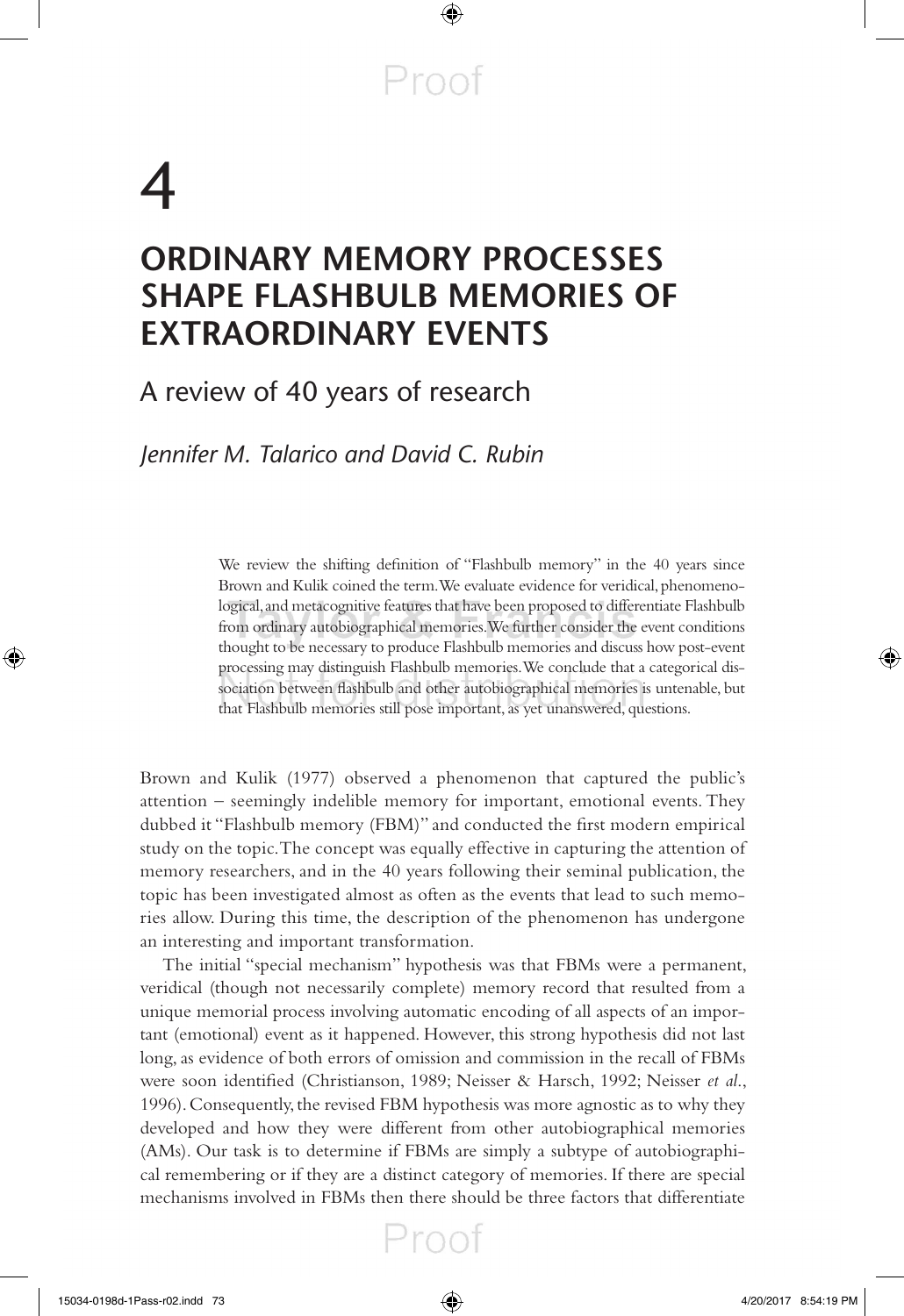⊕

#### **74** Talarico and Rubin

them from everyday memories. First, with regards to memory properties, FBMs should be different from ordinary AMs in some way; they could be more accurate or more vivid, for example, than everyday memories. The second way to identify FBMs is that the conditions necessary to produce these memories should be different from ordinary events; for example, they could require strong emotions. Finally, how the individual processes the event (e.g. how one rehearses the memory) should differ for FBMs relative to AMs. For each of these, the claim of a special mechanism requires more than just a difference that could be seen as one extreme of a continuum; there should be some discontinuity between "ordinary" memories and "special" FBMs. In other words, there should be some a priori, objective threshold for defining whether a given memory meets the criteria for being considered an FBM.

In order to compare FBMs to ordinary AMs we need to define "ordinary." Here, we will define ordinary AMs as easy-to-access memories that are brought to mind by a request for a particular kind of memory (e.g., a memory from a particular time, of a particular type of event, or in response to a particular word). The results would likely be different if FBMs were compared to trivial or noteworthy memories, but "trivial" and "noteworthy" require defining along which dimension the events are trivial or noteworthy. Unless noted otherwise, the comparisons we report from the literature are between ordinary AMs (as defined above) and FBMs.

We will proceed to review the various ways in which FBMs have been claimed to be different from AMs and the various mechanisms proposed to cause these differences. We will ask if FBMs have more of a given property and report whether there are consistent findings across studies showing that FBMs are more extreme. This is the minimal test of a special mechanism. If this test is met, we will ask if the differences are large enough to exclude a continuum on which FBMs are at one end and where there is little overlap in the distributions. For the proposed mechanisms, we will also ask whether they have been shown to be necessary (i.e. can FBMs exist when these mechanisms are not invoked), and whether they have been shown to be sufficient (i.e. can FBMs occur only when these mechanisms occur). As a summary, our conclusions are indicated in Tables 4.1 and 4.2. Table 4.1 has a list of the ways FBMs have been claimed to be unique. Table 4.2 describes the mechanisms proposed to account for these differences.

|                        | FBM > AM |     |                |  |  |
|------------------------|----------|-----|----------------|--|--|
|                        | No       | Yes | Discontinuous  |  |  |
| Memory characteristics |          |     |                |  |  |
| Longevity              | Х        |     | N <sub>o</sub> |  |  |
| Accuracy               | Х        |     | $\rm No$       |  |  |
| Consistency            | Х        |     | N <sub>o</sub> |  |  |
| Vividness              |          | X   | No             |  |  |
| Confidence             |          | X   | No             |  |  |

**TABLE 4.1** A summary of the differences between FBM and ordinary AM

*Note*: Discontinuous implies a large difference with little overlap in the distributions; no characteristics exhibit this. We would have the same results if we replaced "discontinuous" with "as compared to noteworthy memories that were not in response to a flashbulb event."

Proof

⊕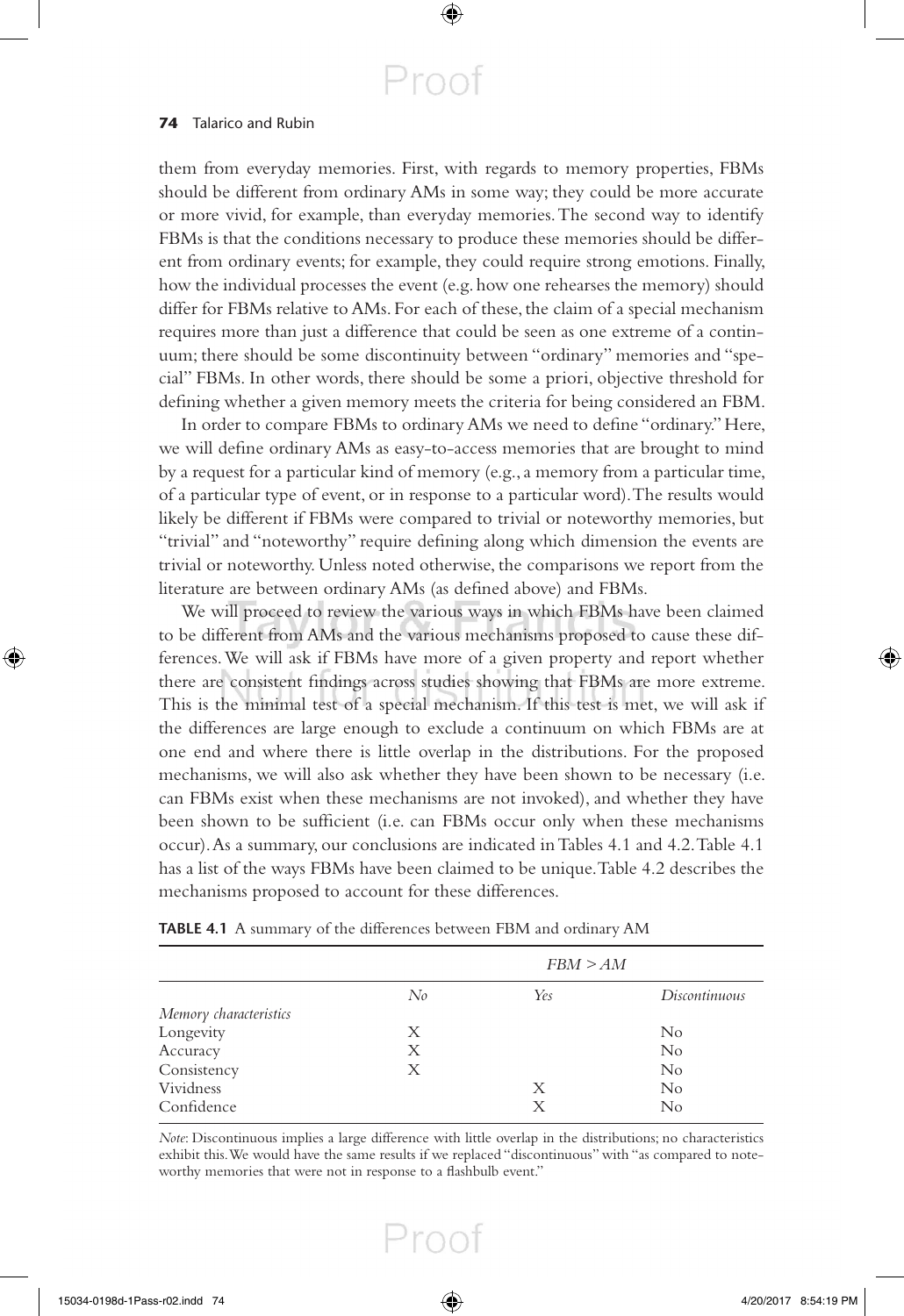#### FBMs as ordinary memory processes **75**

|                        | Sufficient | Necessary      | Only in FBM    |  |  |
|------------------------|------------|----------------|----------------|--|--|
| Event conditions       |            |                |                |  |  |
| Consequentiality       | No         | $\rm No$       | N <sub>o</sub> |  |  |
| <b>Distinctiveness</b> | Yes        | N <sub>0</sub> | N <sub>o</sub> |  |  |
| Negative affect        | No         | No             | N <sub>o</sub> |  |  |
| Memory processes       |            |                |                |  |  |
| Significance           | Yes        | Yes            | N <sub>o</sub> |  |  |
| Surprise               | No         | N <sub>0</sub> | N <sub>o</sub> |  |  |
| Emotional intensity    | ς          | N <sub>0</sub> | N <sub>o</sub> |  |  |
| Rehearsal              | ς          | ς              | N <sub>o</sub> |  |  |

| <b>TABLE 4.2</b> A summary of the evidence supporting the mechanisms proposed for enhancing |  |  |  |  |  |
|---------------------------------------------------------------------------------------------|--|--|--|--|--|
| FBM relative to ordinary AM                                                                 |  |  |  |  |  |

Proof

 $\bigoplus$ 

#### **Characteristics of FBMs**

#### *Longevity*

⊕

Surprisingly, there is a paucity of evidence in the FBM literature addressing the relative permanence of such memories. Anecdotally, FBMs are extremely long lasting. Empirically, studies that examine longevity typically obtain one retrospective report years after the event and evaluate it for vividness and completeness to determine whether it qualifies as an FBM. For example, using these criteria, between 50% and 99% of participants in any given study have FBMs for learning of historical events after delays of approximately ten years (Brown & Kulik, 1977; Hirst *et al*., 2015), approximately 30 years (Colegrove, 1899), and approximately 60 years (Berntsen & Thomsen, 2005).

Berntsen and Thomsen (2005) asked participants to recall another event from the same time period (i.e. the most positive and most negative personal event during the occupation period) and found that most were able to do so. Contrary to the claims of Brown and Kulik (1977), there are other events that one can remember from equally long ago. Denver, Lane, and Cherry (2010) provide converging evidence for the objective longevity of FBMs without a relative superiority to ordinary AMs. When their participants were provided with a description of the FBM phenomenon and asked to freely recall public events for which they have this type of memory, their recall produced a standard reminiscence bump (Rubin & Schulkind, 1997). Denver *et al*. (2010) further showed few reliable differences between older adults' and younger adults' FBM despite vast differences in the delay intervals among events recalled by both groups. In conclusion, FBMs are long-lasting, but they are not indelible, nor are they are more permanent than noteworthy everyday memories.

#### *Accuracy*

Talarico and Rubin (2009) describe in detail the (surprisingly) few studies that investigate verifiable accuracy of FBMs. The two case studies report at least one ⊕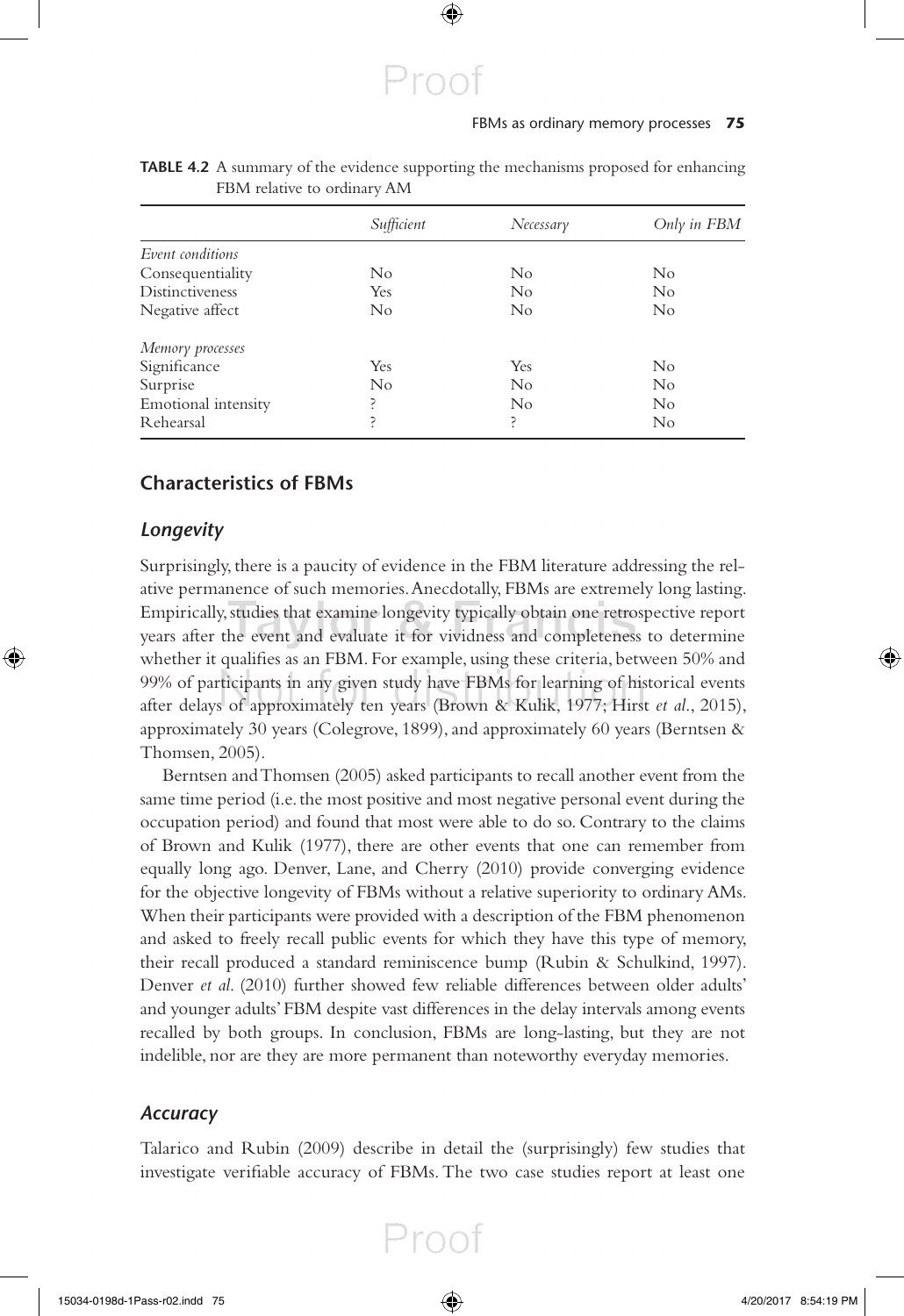⊕

#### **76** Talarico and Rubin

critical inaccuracy, though many accurate details (Greenberg, 2004; Neisser, 1982; Thompson & Cowan, 1986). Furthermore, those inaccuracies, are systematically biased to enhance the features of the event that contribute to its personal significance. The day of Danish liberation is remembered as more sunny, less cloudy, less windy, less rainy, and/or warmer than it actually was by Berntsen and Thomsen's (2005) participants, and Neisser (1982, 1986) misidentified a football game as a baseball game (i.e. America's pastime) when remembering the attack on Pearl Harbor (Thompson & Cowan, 1986). The issue of objective accuracy is ripe for further investigation. Event features most likely to be recalled accurately, as well as the magnitude and direction of errors, should be examined whenever archival data are available to confirm self-reports (see Luminet & Spijkerman, in press, for a similar argument). A larger body of evidence has examined consistency between memory reports as a proxy for accuracy.

#### *Consistency*

⊕

In order to obtain consistency data, two (or more) retrospective reports are collected. The report closer in time to the event is considered the standard. Later reports are then compared to that earlier report and inconsistencies are identified. Although two consistent reports are not necessarily accurate, an inconsistent report implies that at least one report is inaccurate. FBM consistency has also been shown to correlate with performance on the autobiographical Implicit Association Test (aIAT), itself a correlate of accuracy (Curci, Lanciano, Maddalena, Mastandrea, & Sartori, 2014; Lanciano, Curci, Mastandrea, & Sartori, 2013). Contrary to the arguments of Julian, Bohannon, and Aue (2009), we do not consider "wrong time slices" (Neisser & Harsch, 1992) to be accurate. Recalling an event that actually occurred (e.g. a 30th birthday party) but was not the event requested (e.g. "tell me about your 40th birthday party") is inaccurate recall. Because changes across recalls do not imply a lack of accuracy, investigators may want to emphasize explicit inconsistencies when drawing conclusions about FBMs.

The overwhelming evidence is that FBMs are incomplete (Brown & Kulik, 1977) and include inconsistencies (Christianson & Engelberg, 1999; Curci, 2005; Curci & Luminet, 2006; Curci, Luminet, Finkenauer, & Gisle, 2001; Greenberg, 2004; Larsen, 1992; Lee & Brown, 2003; Liu, Ying, & Luo, 2012; McCloskey, Wible, & Cohen, 1988; Nachson & Zelig, 2003; Neisser, 1982; Neisser & Harsch, 1992; Schmolck, Buffalo, & Squire, 2000; Talarico & Rubin, 2003, 2006; Weaver, 1993; Weaver & Krug, 2004; Wright, 1993). Memory for the general gist of the event is better than memory for specific details (Bohannon & Symons, 1992; Pillemer, 1984; Schmidt, 2004, 2012; Schmidt & Bohannon, 1988; Thompson & Cowan, 1986) and peripheral details are more likely to be inconsistent than are central details (Christianson, 1989; Romeu, 2006; Tekcan, Ece, Gulgoz, & Er, 2003). However, how one divides responses into central vs. peripheral information often coincides with whether the memory reports show consistency or inconsistency. Tekcan *et al*. (2003) considered "time" and "others present" to be peripheral details because

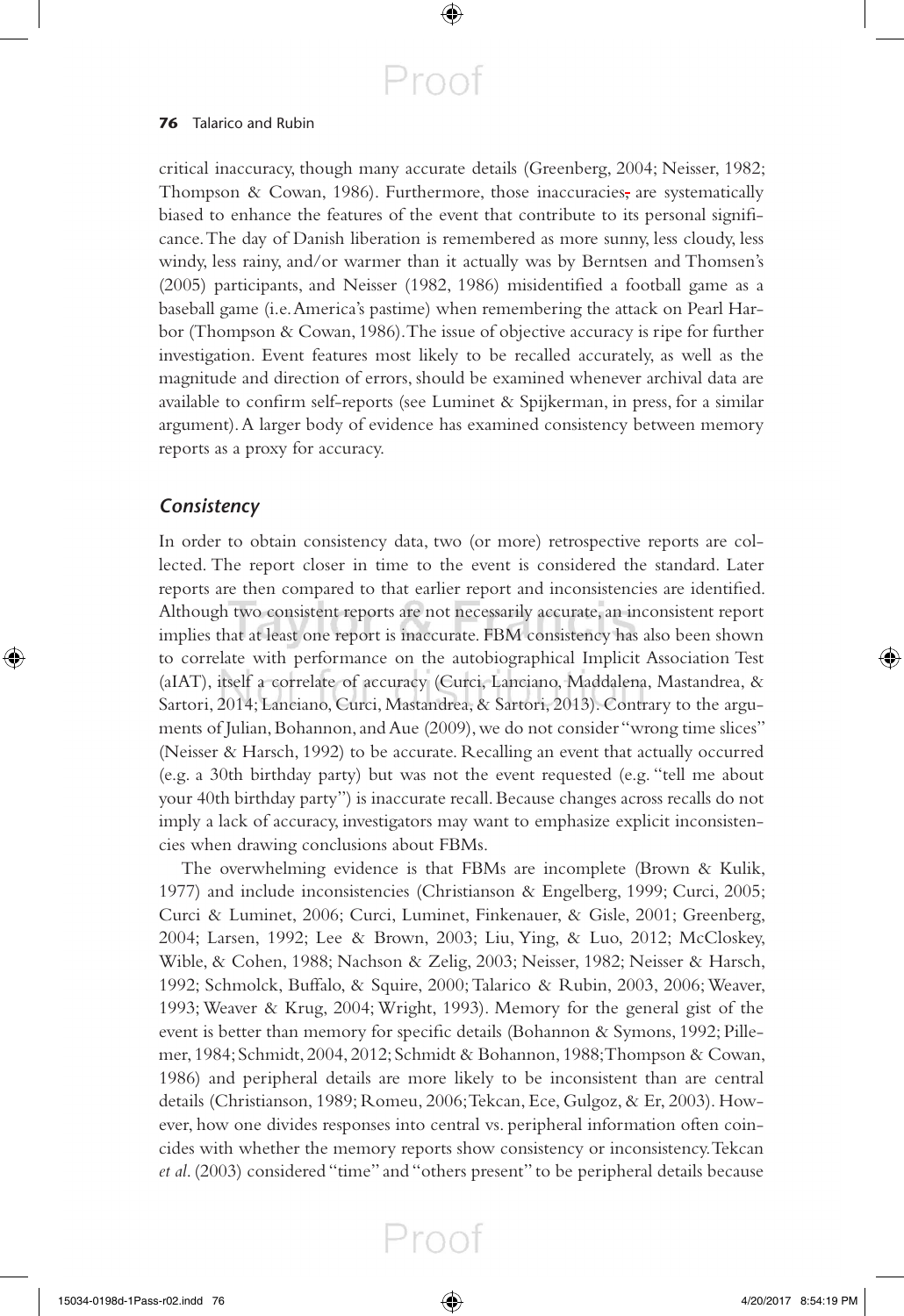$\bigoplus$ 

#### FBMs as ordinary memory processes **77**

those two questions were responsible for the majority of inconsistencies found in their participants' memory reports. Which categories account for reliable recall is also variable. For example, both Christianson (1989) and Pillemer (1984) found reliable recall for "informant," and "location," information. Pillemer (1984), but not Christianson (1989), found "ongoing activity" to be reliably recalled. Importantly, in none of these investigations was recall of central vs. peripheral details of a non-FBM obtained. In Curci and Luminet's (2009) study of French President Mitterrand's death, French participants were more consistent in location and time details than were Belgian participants, even though both groups showed high overall consistency within these categories.

Moreover, inconsistencies in FBMs, once introduced, are repeated over time and not corrected or further altered (as they are for semantic details of the event) (Coluccia, Bianco, & Brandimonte, 2006; Hirst *et al*., 2015; Tekcan *et al*., 2003; Weaver & Krug, 2004). Further, delayed recall is highly related to initial recall (Conway, Skitka, Hemmerich, & Kershaw, 2009; Weaver, Terrell, Krug, & Kelemen, 2008). Longer delays between the event and the initial memory report often produce enhanced consistency scores (Coluccia *et al*., 2006; Weaver *et al*., 2008; Winningham, Hyman, & Dinnel, 2000), though not always (Coluccia, Bianco, & Brandimonte, 2010; Kvavilashvili, Mirani, Schlagman, Foley, & Kornbrot, 2009; Lee & Brown, 2003). Within AMs, the total number of consistent details has also been shown to increase with the number of rehearsals (Campbell, Nadel, Duke, & Ryan, 2011; Nadel, Campbell, & Ryan, 2007). Lastly, FBMs do not include fewer inconsistencies than everyday memories (Talarico & Rubin, 2003, 2006).

Therefore, in conjunction with the evidence described above, we must conclude that FBMs are not permanent, perfect copies of experienced events, nor are they so much more consistent than everyday memories that a special mechanism is required to differentiate the categories.

#### *Vividness*

⊕

However, there are characteristics of FBMs that may still differentiate them from ordinary AMs. Vividness has been of interest to FBM research since Brown and Kulik (1977) described the "live quality that is almost perceptual" (p. 74). Julian *et al*. (2009) have suggested that elaboration (i.e. quantity of details recalled) may be of interest as well<sup>1</sup>. There are strong pragmatic advantages to assessing elaboration as it only requires obtaining a single memory report, irrespective of delay from the event. However, there are at least three methodological issues that undermine its utility. First, there is wide variability in both the total number of details and the nature of those details when defining FBM. Kizilöz and Tekcan (2013) asked a large sample of individuals to recall three separate FBMs and identified, without regard to accuracy or consistency, seven distinct categories that captured the majority of information provided in the narratives: *informant*, *location*, *others present*, *own ongoing activity*, *own affect*, *own thoughts*, and *aftermath*. Interestingly, although *time* had been asked of participants in more than half of the studies included in their review (as

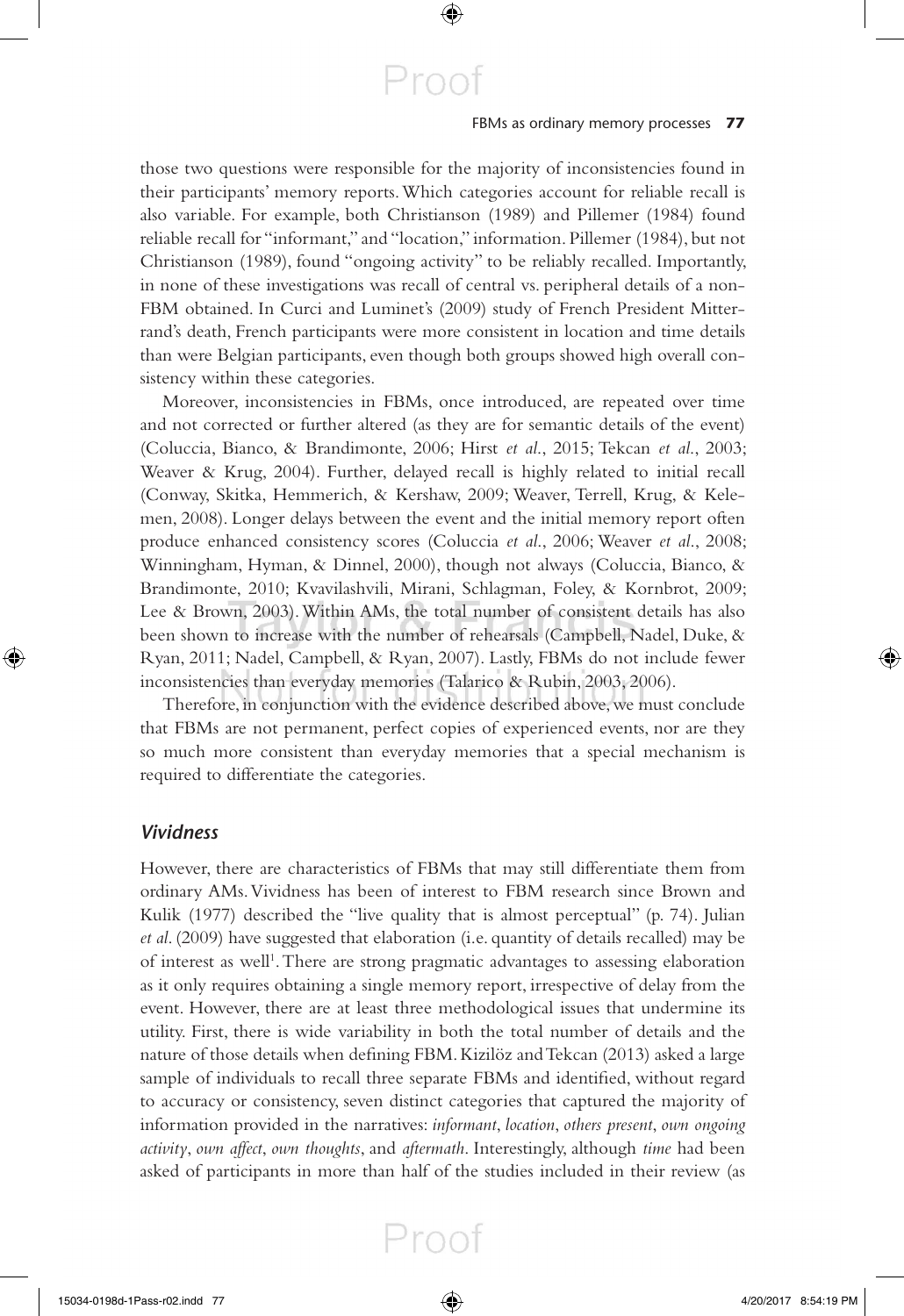⊕

#### **78** Talarico and Rubin

were *location*, *ongoing activity*, *source*, and *others present*), it was rarely spontaneously mentioned and therefore not included in their group of canonical categories.

More generally, these who, what, where, when, and how-type questions are the foundation of good story-telling and so it is not surprising that they constrain the structure of autobiographical event recall (Neisser, 1982). Second, longer delays between the event and the initial memory report often result in longer memory narratives (Lee & Brown, 2003). In part, this may be due to narrative conventions regarding shared information as Bohannon (1988) found that *time* information was much more likely to be included in reports obtained after three years than in those recorded after only one week. The frequency and timing of retrievals can also influence total narrative length (Nadel *et al*., 2007). Third, Marsh and Tversky (2004) have shown that the functional context of retrieval can influence what and how much individuals report. Similarly, reporting medium (e.g. verbal vs. typed) influences both absolute word count and the units of information provided in memory reports (Grysman & Denney, 2016). Therefore, elaboration is a less useful measure than one might expect.

Instead, defining vividness as a phenomenological experience of remembering perceptual detail can be informative. Rubin and Kozin (1984) tried to reframe FBMs as "vivid memories", as they thought that enhanced vividness was the defining feature of the phenomenon. In fact, FBMs often exhibit ceiling effects in vividness ratings regardless of the delay between event and memory report (Kvavilashvili, Mirani, Schlagman, Erskine, & Kornbrot, 2010; Kvavilashvili, Mirani, Schlagman, & Kornbrot, 2003; Niedzwienska, 2003; Talarico & Rubin, 2003; Tinti, Schmidt, Sotgiu, Testa, & Curci, 2009; Weaver & Krug, 2004). Therefore, FBMs are more vivid than some ordinary memories (see Kvavilashvili *et al*., 2010 for direct comparison), but other types of AMs, such as those with high emotional intensity, are as vivid as FBMs (Talarico, LaBar, & Rubin, 2004). That is, the distributions of vividness overlap so there is no discontinuity that would require a special mechanism.

#### *Confidence*

⊕

In contrast to objective evidence of memory inaccuracy, participants consistently report enhanced confidence in FBM accuracy. FBMs are usually recalled with a higher degree of confidence than other memories of equal age (Brown & Kulik, 1977; Kvavilashvili *et al*., 2010; Paradis, Solomon, Florer, & Thompson, 2004; Talarico & Rubin, 2003, 2006; Weaver, 1993; see Denver *et al*., 2010 for equally high confidence ratings in FBMs and ordinary AMs), even when individuals are confronted with evidence that the event in memory could not have occurred as it is remembered (Neisser & Harsch, 1992). Confidence is often at ceiling for FBMs (Christianson & Engelberg, 1999; Curci *et al*., 2014; Denver *et al*., 2010; Neisser *et al*., 1996; Niedzwienska, 2003; Talarico & Rubin, 2003, 2006; Weaver, 1993; Weaver & Krug, 2004) and often remains that high for at least months after the event (Christianson & Engelberg, 1999; Coluccia *et al*., 2010; Conway *et al*., 2009; Denver *et al*., 2010; Hirst *et al*., 2015; Kraha & Boals, 2014; Kvavilashvili *et al*., 2009;

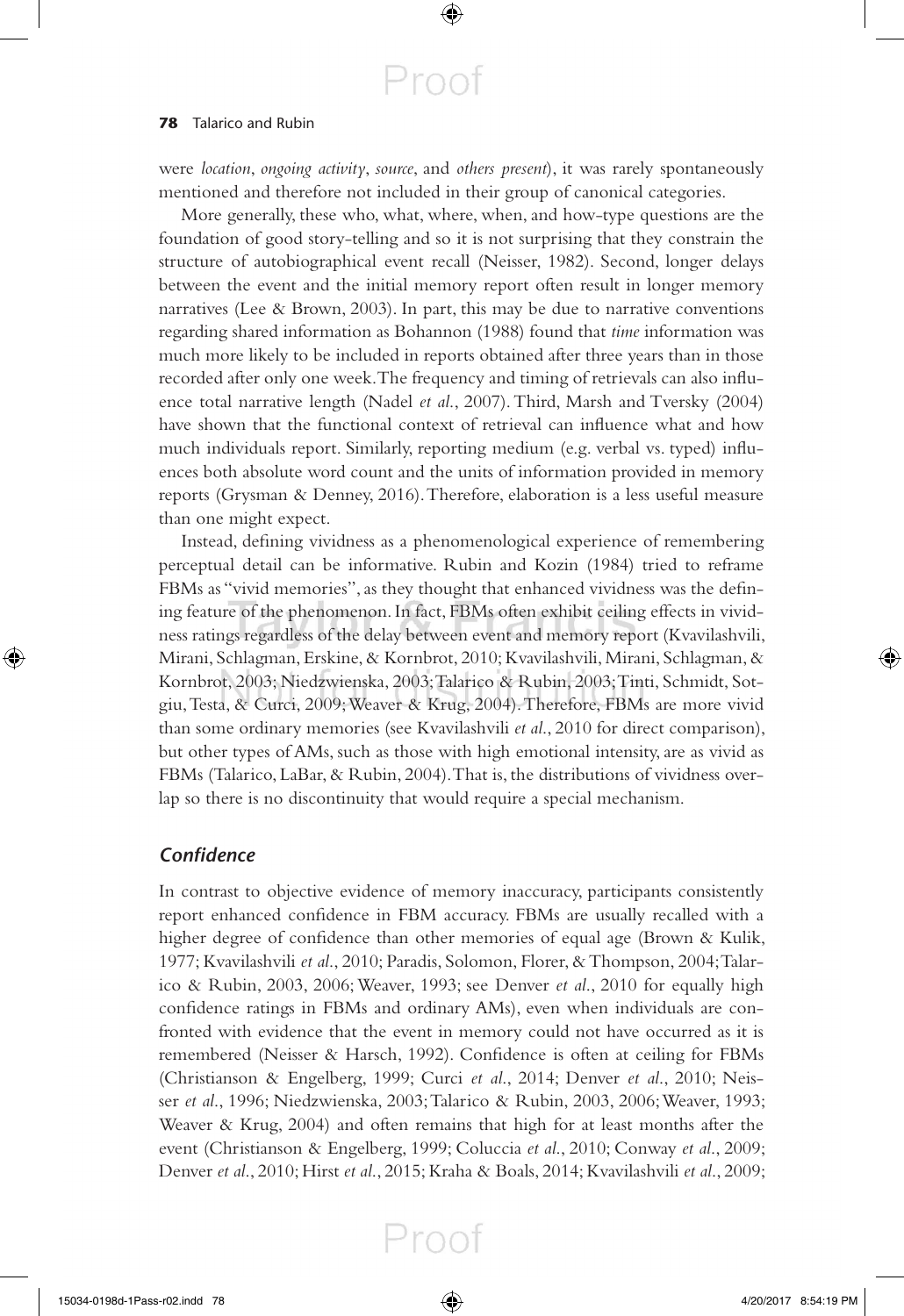$\bigoplus$ 

Liu *et al*., 2012; Niedzwienska, 2003; Weaver & Krug, 2004). It may be that confidence ratings are based on equally reliably enhanced vividness ratings, as the two are correlated (Neisser & Harsch, 1992).

Therefore, along with vividness, the second distinctive property of FBMs is a discrepancy between metacognitive perception and objective reality. In fact, this discrepancy may have led to the identification of the phenomenon in the first place and may well lead to the most interesting applications of the phenomenon to ordinary memory processing. Thus, it is the secondary, phenomenological characteristics like vividness and confidence that may serve to retain the utility of FBM as a distinct category. If FBMs are differentiated by phenomenological experience, then the mechanisms responsible for the phenomenon must account for these differences, not explain (non-existent) encoding or retrieval differences.

The primary question in FBM research then becomes why we are more likely to maintain vivid, confidently held memories of these particular events. Enhancements to the subjective experience of remembering support Berntsen's (2009) model of FBM formation being driven by social group identification and a subsequent feedback loop where the memory itself serves to perpetuate identification with the social group. This may be considered a special case of Fernández's (2015) epistemic function of AMs more generally (e.g. an individual benefits from believing herself to be a patriot by relying on her vivid memory for learning about the September 11th attacks as evidence for that belief). However, we are still left to identify which event features are necessary to produce the defining memory characteristics. distribution

#### **Event conditions necessary to produce FBM**

The vast majority of research in this field has been done in the aftermath of a public tragedy. This has been because consequentiality, distinctiveness, and emotional affect have been the primary features of the event thought to influence the formation of FBM (i.e. a memory report which satisfies the criteria described above for vividness and confidence, longevity and/or consistency). Here, we will discuss objective characteristics of the event thought to produce FBMs. Subjective assessments of the events will be discussed later.

#### *Consequentiality*

Consequential events most often studied include disasters with loss of life (e.g. earthquakes, terrorist attacks) or events with political implications (e.g. assassinations, resignations, invasions). FBM research is differentiated from traumatic memory research as the participants in the latter are directly affected by the events being studied. In the case of FBMs, participants are rarely so personally involved (see Pillemer, 2009 for a review of this distinction). However, the events being investigated are often on such a scale that the aftermath affects the lives of participants in other, more subtle ways.



⊕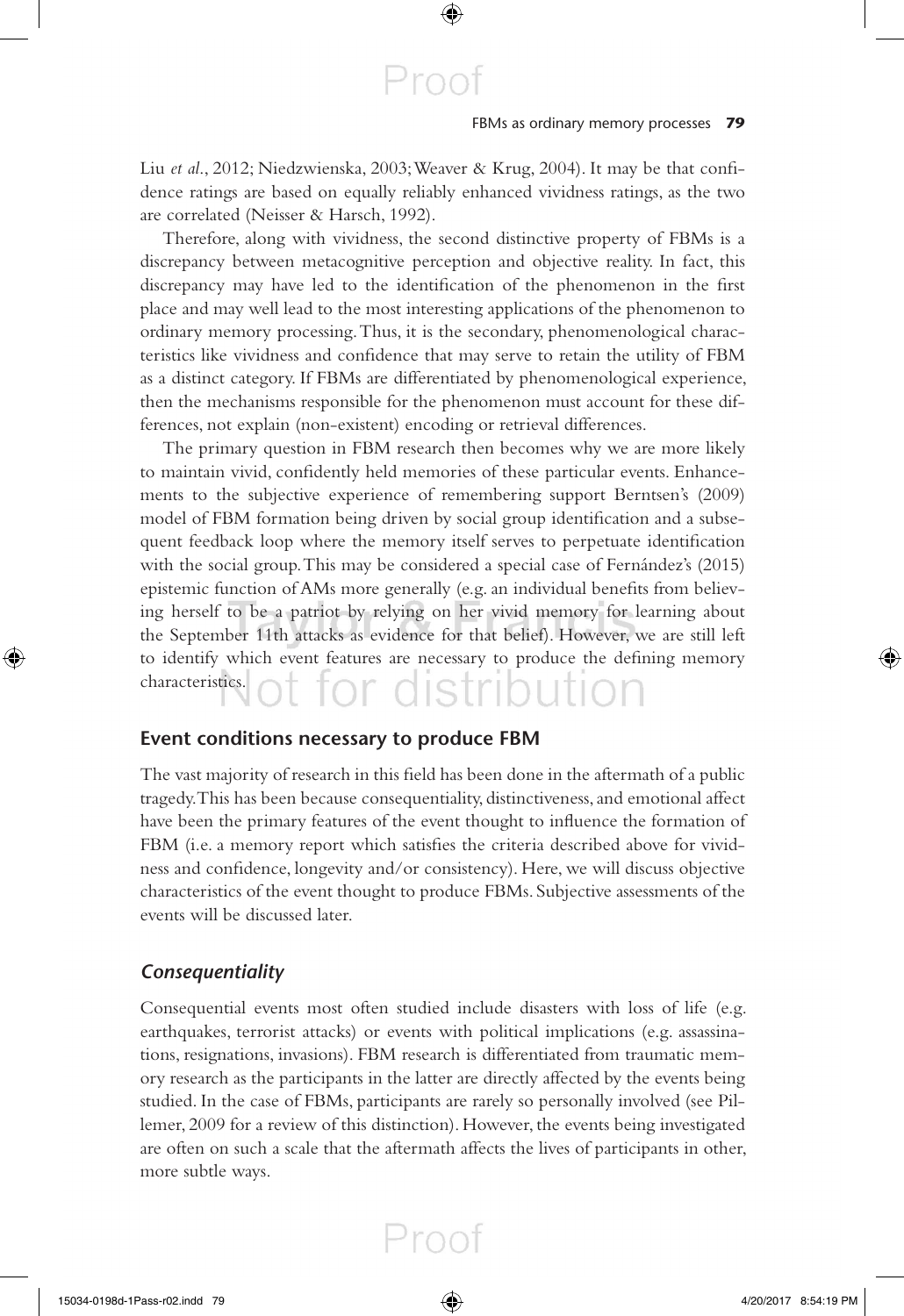$\bigoplus$ 

#### **80** Talarico and Rubin

Is this comprehensive consequentiality responsible for FBMs? In short, no. The best evidence for the importance of consequentiality is indirect – an association between physical proximity to the event location and FBM formation. Crossnational studies have found this effect (Conway *et al*., 1994; Curci *et al*., 2001; Curci & Luminet, 2006; Kvavilashvili *et al*., 2003) as have national studies with participants sampled from multiple locations (Er, 2003; Neisser *et al*., 1996; Sharot, Martorella, Delgado, & Phelps, 2007), although Luminet *et al*. (2004) found few differences in FBM specificity by nationality, and Pezdek (2003) found that those closest to the event were less likely to recall their personal circumstances than were those living far away. For consistency, some studies have found differences as a result of proximity (Conway *et al*., 1994; Er, 2003) whereas others have not (Curci *et al*., 2001; Curci & Luminet, 2006). Enhanced vividness, however, does seem to be associated with being physically closer to the event (Kvavilashvili, *et al*., 2003; Sharot *et al*., 2007).

Many of the studies examining distance conflate directly experiencing the event with closest physical proximity. In cases involving political events (Conway *et al*., 1994; Curci *et al*., 2001), simply living in the affected nation ought to be less consequential than experiencing a natural disaster (Er, 2003; Neisser *et al*., 1996) or terrorist attack (Sharot *et al*., 2007), for example. The bulk of the empirical evidence fails to support the claim that objective consequentiality is relevant for the formation (Er, 2003; Tekcan, 2001), accuracy (Berntsen & Thomsen, 2005), consistency (Niedzwienska, 2003; Weaver, 1993), or vividness (Berntsen & Thomsen, 2005; Rubin & Kozin, 1984) of FBMs. However, Koppel, Brown, Stone, Coman, and Hirst (2013) showed that different factors predicted consistency for consequential (i.e. the first inauguration of U.S. President Obama) and non-consequential (i.e. the emergency landing of US Airways Flight 1549) public events; emotional intensity and significance predicted consistency of memories for a consequential event, whereas rehearsal predicted consistency for a non-consequential event. So, although (inter)national events may retain value by generating large numbers of potential participants, exclusively examining such events simply because they are assumed to have a requisite degree of consequentiality seems unnecessary.

#### *Distinctiveness*

The evidence in support of distinctiveness effects is much stronger than was found for consequentiality, as it has been correlated with the formation (Edery-Halpern & Nachson, 2004; Larsen, 1992; Wright & Gaskell, 1992) and vividness (Bohn & Berntsen, 2007; Edery-Halpern & Nachson, 2004) of FBMs. Mahmood, Manier, and Hirst (2004) found no relationship between distinctiveness and the formation or vividness of FBMs, but, distinctiveness in their study was defined as the first event in a series of similar, emotional, personally significant events (i.e. the deaths of lovers, friends, and/or family members due to AIDS). An event may be distinctive for reasons other than that it is the first of its kind, however; Brown and Kulik (1977) studied memory for a series of assassinations of political figures in a



⊕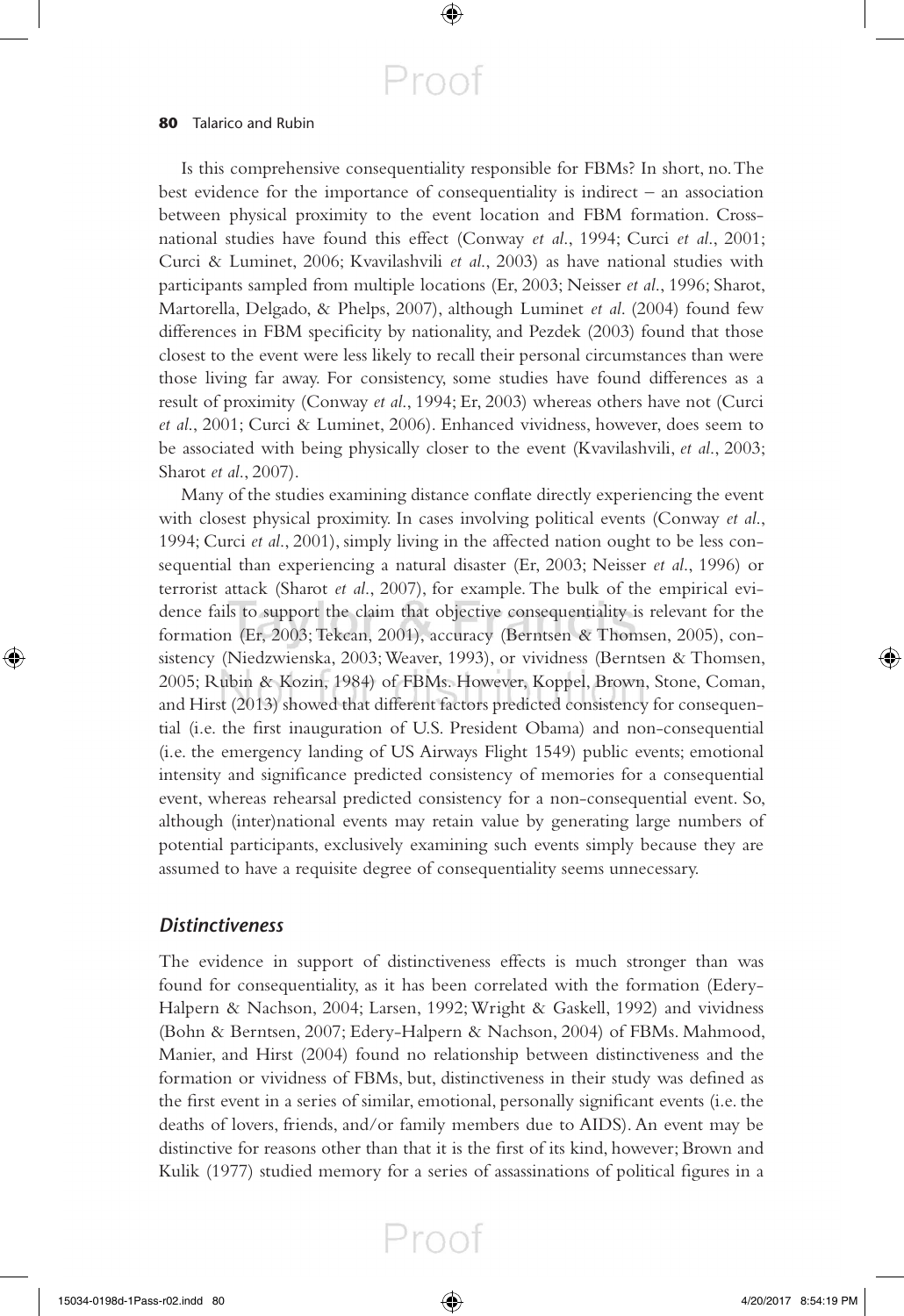$\bigoplus$ 

#### FBMs as ordinary memory processes **81**

relatively brief period of time, yet each was a distinctive event. Edery-Halpern and Nachson (2004) found that the least distinctive event in their sample of terrorist attacks within a two-year period in Israel was also significantly less well remembered (i.e. fewer details were recalled and more responses were left blank for this memory compared to the other events). This is not surprising given that the episodic memory literature includes ample evidence of a distinctiveness advantage (i.e. *von Restorff effect*; see Schmidt, 2012 for a review within an FBM context). Brewer's (1988) study of AM suggests that the lower the frequency of event occurrence, the greater the likelihood of later cued recall. Thus, any effects of distinctiveness that might be present may be similar for FBM and AM.

#### *Emotional Affect*

⊕

Another event feature known to enhance ordinary memory and thought to influence FBMs is negative emotional affect. For example, negative stimuli "pop-out" in a neutral context to a greater extent than neutral stimuli in a fearful context (Ohman, Flykt, & Esteves, 2001). As they typically involve disasters, attacks, and assassinations, most FBM studies have included only negative events. Kraha, Talarico, and Boals (2014) examined the surprising announcement of Osama bin Laden's death, which was interpreted positively by the U.S. students sampled, and found little evidence of FBM. However, this lack of phenomenological enhancement was attributed more to lack of emotional intensity (see below) than to positive affect per se.

Other studies have shown both positive and negative events can lead to FBMs (Berntsen & Thomsen, 2005; Bohn & Berntsen, 2007; Demiray & Freund, 2015; Liu *et al*., 2012; Scott & Ponsoda, 1996; Tekcan, 2001). Positive interpretations of an event are more likely to produce FBMs (Bohn & Bernsten, 2007) and increase accuracy, vividness, and rehearsal of that event relative to the memories of those who interpret the event negatively (Breslin & Safer, 2011; Talarico & Moore, 2012). Kensinger and Schacter (2006) and Holland and Kensinger (2012) both found that consistency was higher (although confidence was lower) for positive interpretations of a sporting event and an election outcome, respectively. (However, in their examination of a sporting event, Talarico and Moore [2012] found no differences in consistency or confidence among fans of the winning and losing teams.) Generally, these results are consistent with pleasantness biases in autobiographical recall (see Walker, Skowronski, & Thompson, 2003 for a review). Furthermore, there is evidence from collective memories that even profoundly negative events are more likely to persist in the culture if they evoke positive connotations. For example, Hirst and Meksin (2009) describe how the assassinations of Lincoln and Kennedy endure because each President was subsequently deified by popular culture. Similarly, there is often an emphasis on patriotism and heroism in the face of tragedy (e.g. the Pearl Harbor or September 11th attacks) in societal recollections of those events (see Stone & Jay, Chapter 8, this volume, for further discussion of FBM for positive events).

⊕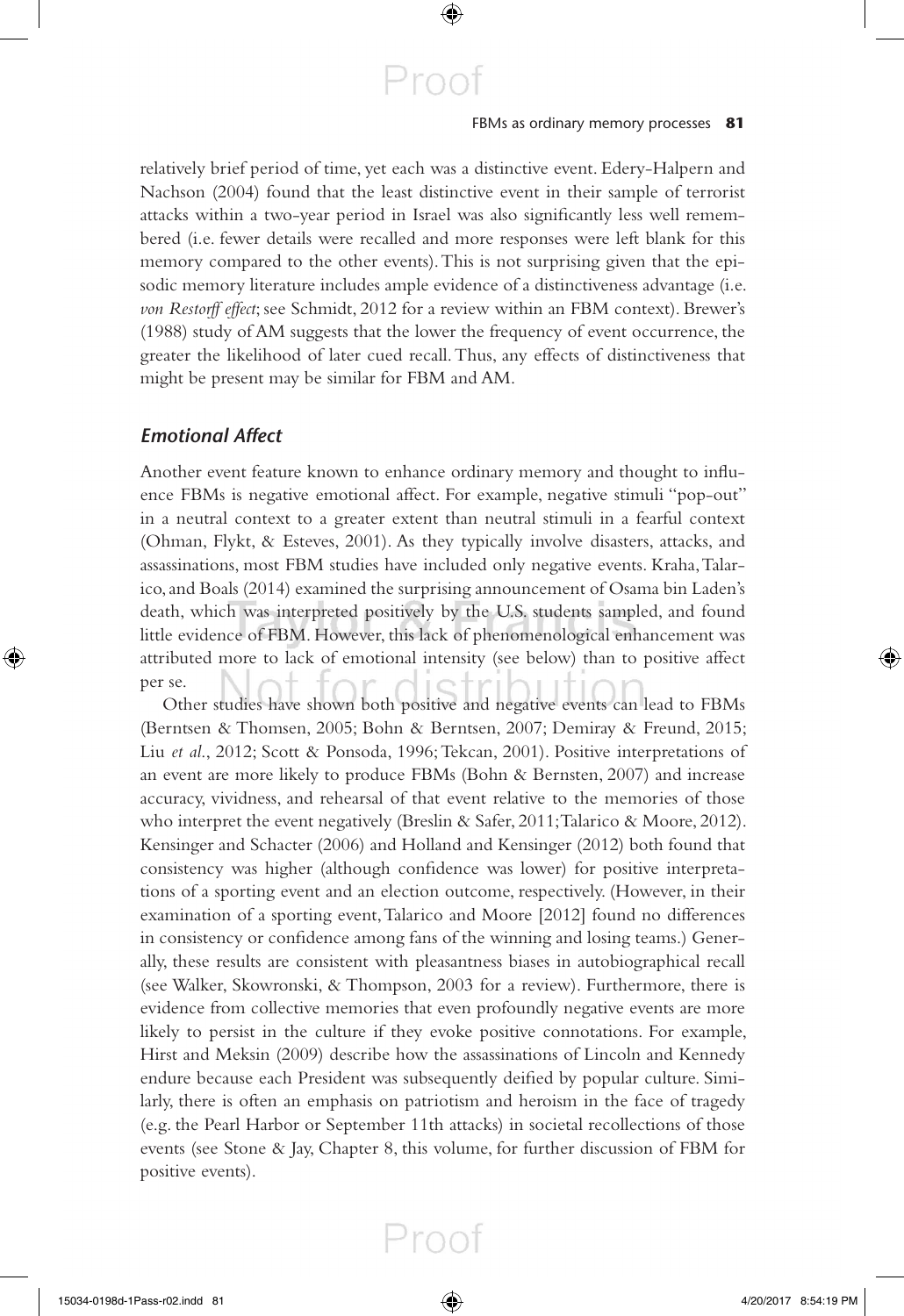#### **82** Talarico and Rubin

Summarizing the conditions necessary to produce FBMs, what could be a unique characteristic of FBMs (consequentiality) fails to predict the memory phenomenon, and well-characterized features of AM moderately account for the key characteristics of vividness and confidence, suggesting that subjective interpretations of events may be more responsible for the phenomena.

 $\bigoplus$ 

Proof

#### **Individual processing of the subjective flashbulb event**

Characteristics of how an individual processes the event at encoding and during rehearsal/retrieval are thought to be important determinants of FBMs. Encoding factors are closely tied to event features: distinctiveness with surprise, emotional affect with emotional intensity, and consequentiality with significance. What differentiates them is the objective vs. subjective nature of assessment. How these characteristics contribute to the FBM phenomenon individually and interactively is the focus of much current work in this area.

#### *Significance*

⊕

Significance, or personal importance, refers to the individual's subjective assessment of the event. This assessment can be based on any number of felt criteria and is not necessarily related to any material changes in the individuals' circumstances. As with consequentiality and emotion, group membership is frequently used as a proxy for significance. This provides a methodological advantage in identifying large numbers of participants for whom individual reactions to a common event are expected to vary. There are also theoretical reasons to justify this technique.

Berntsen (2009) argues quite persuasively that it is an event's importance to our social identity specifically that determines whether an event will produce an FBM. Because FBM research has emphasized recall of public events, it is not surprising that social identity is the most salient criteria for determining significance. Various traits have been used to demarcate social groups, including race (Brown & Kulik, 1977) gender, (Wright, Gaskell, & O'Muircheartaigh, 1998), language (Stone, Mercy, Licata, Klein, & Luminet, 2013), religion (Curci *et al*., 2014; Lanciano, Curci, & Soleti, 2013; Tinti *et al*., 2009), and explicit membership in social movements (e.g. participation in resistance activity during military occupation by foreign forces (Berntsen & Thomsen, 2005). Across all operational definitions, social group membership (and therefore personal significance) was positively associated with FBM formation (Brown & Kulik, 1977; Wright *et al*., 1998), enhanced accuracy (Berntsen & Thomsen, 2005), greater consistency (Curci *et al*., 2014; Lanciano *et al*., 2013; Tinti *et al*., 2009), increased elaboration (Curci *et al*., 2014; Stone *et al*., 2013), and enhanced vividness (Berntsen & Thomsen. 2005; Tinti *et al*., 2009), though it was unrelated to confidence (Curci *et al*., 2014).

Lanciano *et al*. (2013) further showed that ratings of importance (a conflation of event consequentiality and personal significance) for the death of Pope John Paul II differed as a function of religious affiliation, consistent with Berntsen's (2009)

⊕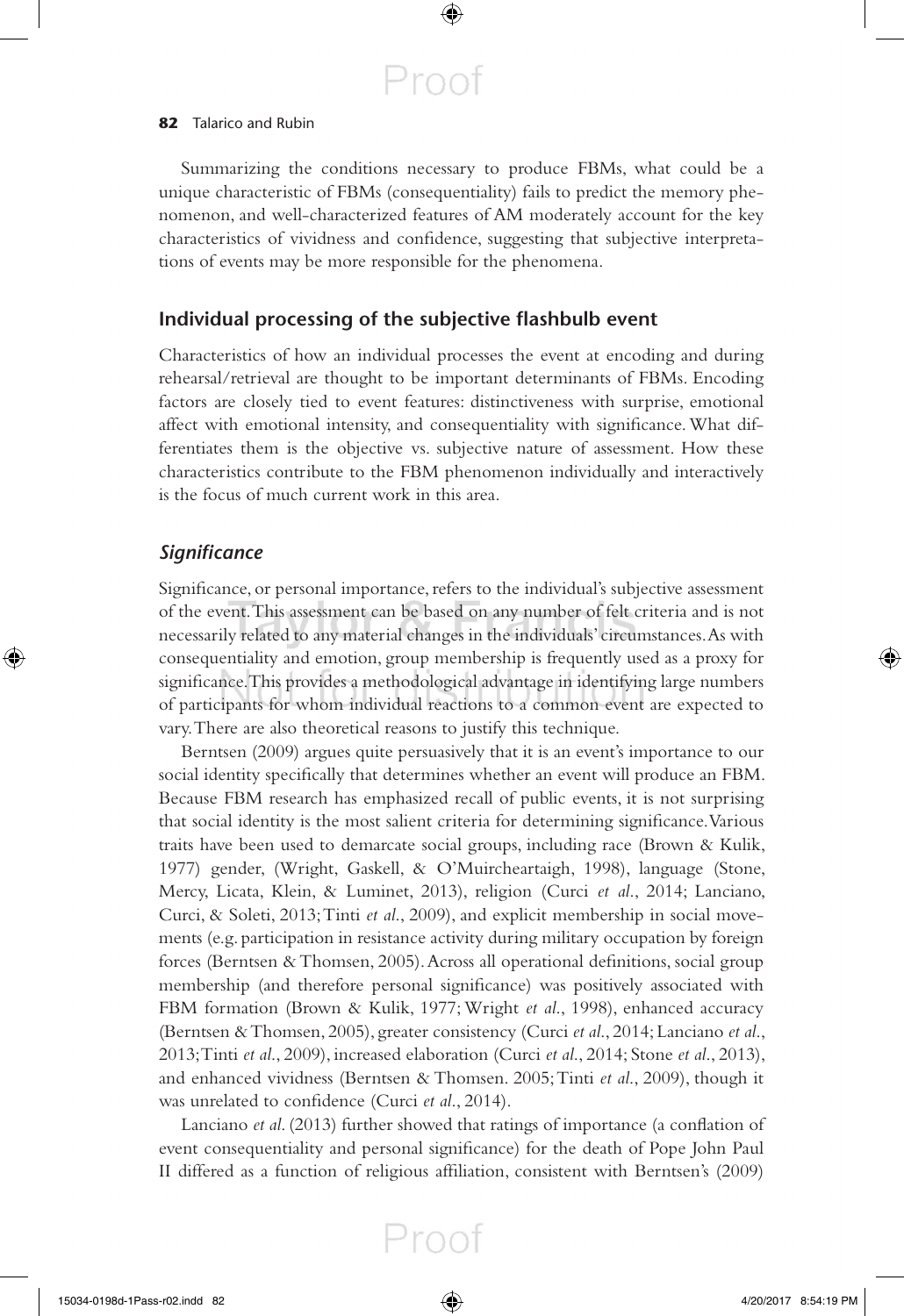$\bigoplus$ 

#### FBMs as ordinary memory processes **83**

social identity model. Similarly, Tinti *et al*. (2009) used national origin as an alternate avenue to identification with the Pontiff, allowing it to serve as a proxy for significance. After controlling for religiosity, they found that participants with no particular affiliation to Pope John Paul II (i.e. Swiss individuals) had less consistent and less vivid FBMs for his death than did participants who could identify with him (i.e. Italian and Polish individuals). Luminet *et al*. (2004) showed that U.S. versus non-U.S. citizenship status was more predictive of developing an FBM for the September 11th attacks than was nation of residence. In Stone *et al*.'s (2013) examination of linguistic groups within Belgium, both French and Dutch speakers thought the division of the University of Leuven was equally important, but Dutch speakers were more likely to be personally and/or politically involved in the division and, as a result, had more elaborate FBMs and rehearsed those memories more frequently than did French speakers.

Not all FBM studies rely on group membership to examine this characteristic; individual ratings of personal importance have also been investigated (when sufficient variability exists to do so). Participant ratings of significance are positively correlated with FBM formation (Bohannon & Symons, 1992; Conway *et al*., 1994; Larsen, 1992; Mahmood *et al*., 2004; Wright & Gaskell, 1992; but see Wright *et al*., 1998). Paradis *et al*. (2004) found that their New York City participants rated both September 11th and 12th as personally important and their sample developed FBMs for both of those days, in terms of initial recall and later consistency. Niedzwienska (2003) also found significance to be correlated with consistency of the FBM report. Furthermore, personal significance has been reliably related to vividness ratings (Mahmood *et al*., 2004; Nachson & Zelig, 2003; Niedzwienska, 2003; Rubin & Kozin, 1984) and to the number of details reported (i.e. elaboration) in German, Turkish, British, and American samples, though not within a Chinese sample (Kulkofsky *et al*., 2011). The authors attributed this anomaly to collectivist cultural expectations to de-emphasize personal goals and activities that therefore potentially dampened significance ratings within this group.

However, individual ratings of personal significance are not universally found to predict FBM phenomena. Otani *et al*. (2005) classified memory reports as FBMs or non-FBMs, yet found no difference in the significance ratings of participants in each group. Davidson and Glisky (2002) also found no differences in the significance ratings of two events, yet one event led to reliably more FBM reports than the other.

As the study of irrelevant characteristics (e.g. consequentiality, negative valence) declines and is replaced by more systematic study of relevant characteristics, the nuanced nature of such effects can be determined. It is our belief that personal significance as assessed by social group membership will remain a determining feature of FBM formation, but that other criteria for personal significance may also lead to vivid, confidently held FBMs as well. As with distinctiveness, there is an abundance of data for a self-referential effect in memory performance, with personally relevant material enhancing memory (see Symons & Johnson, 1997 for a review). Thus, the influence of significance on FBMs can be predicted from more general features of AMs.



⊕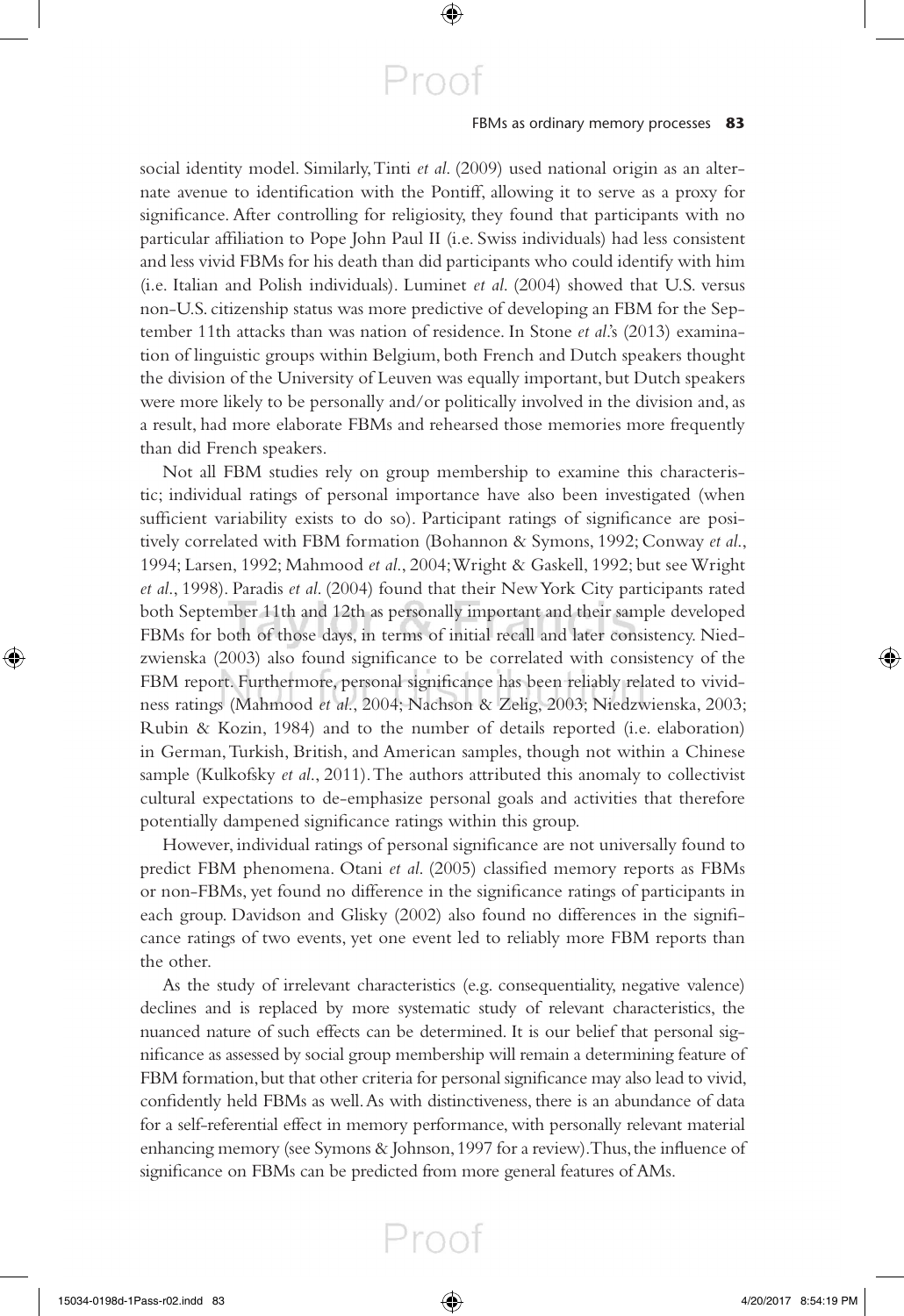#### **84** Talarico and Rubin

#### *Surprise*

As significance is differentiated from consequentiality, so, too, is surprise different from distinctiveness. Surprise is a personal, emotional reaction to the event, not a property of the event. Note that although an event can be expected, and therefore not surprising, it can still be distinctive, as was seen in the case of several terrorist attacks in Israel, the sad inevitability of which does not prevent each attack from being distinct (Edery-Halpern & Nachson, 2004).

⊕

Proof

Although surprise is a key component in many models of FBM formation (Brown & Kulik, 1977; Er, 2003; Finkenauer *et al*., 1998), there is little data to support its inclusion. Only when comparing FBM for two similar events (the deaths of Princess Diana and Mother Theresa), were higher ratings of surprise associated with greater initial recall and later consistency of FBM. Surprise only seems to be directly influential when tied to social identity, otherwise it plays no direct role in FBM formation (Curci & Luminet, 2009).

FBMs have been found for expected events (Curci *et al*., 2001; Lanciano *et al*., 2013; Tekcan, 2001; Tinti *et al*., 2009; Winograd & Killinger, 1983). Additionally, Coluccia *et al*. (2010) found no differences between expected and unexpected events in the relationships between delay and consistency, confidence, or elaboration. Equal surprise ratings were provided by those who did and those who did not develop FBMs for the Kobe earthquake (Otani *et al*., 2005). There is even evidence that surprise and FBM phenomena are negatively correlated. Berntsen and Thomsen (2005) found that participants rated the invasion of Denmark as more surprising than its liberation, but were more likely to have FBMs for the liberation than for the invasion. It may be that surprise is a retrospective evaluation that is based on the emotional intensity of one's reaction. If this is the case, we would expect surprise to play a role in FBM formation when it is present, but it would be neither a necessary nor a sufficient condition for the phenomenon.

Interestingly, the effect of surprise in AM has not been thoroughly investigated. We do know that surprise tends to be a positive emotion in ordinary AMs (Talarico *et al*., 2004). In other words, when cued to generate memories of surprise, participants are more likely to recall pleasant events (e.g. a surprise birthday party) than unpleasant events (e.g. an unexpectedly low score on an exam). Yet, when evaluating positive and negative events generally, positive events tend to be expected (e.g. weddings) whereas negative events are typically unexpected (e.g. divorce) (Berntsen, 2002; Rubin & Berntsen, 2003). The public events studied in FBM research are predominantly surprising and negative, therefore the scope of FBM research has been limited by what may be coincidental, not causal, event features. Anticipatable public events (e.g. elections) may be ripe for additional exploitation by FBM investigators (Boals, 2010; Holland & Kensinger, 2012).

#### *Emotional Intensity*

Some of the most contradictory findings in the FBM literature are those involving emotional intensity<sup>2</sup>. The positive-negative valence dimension depends primarily



⊕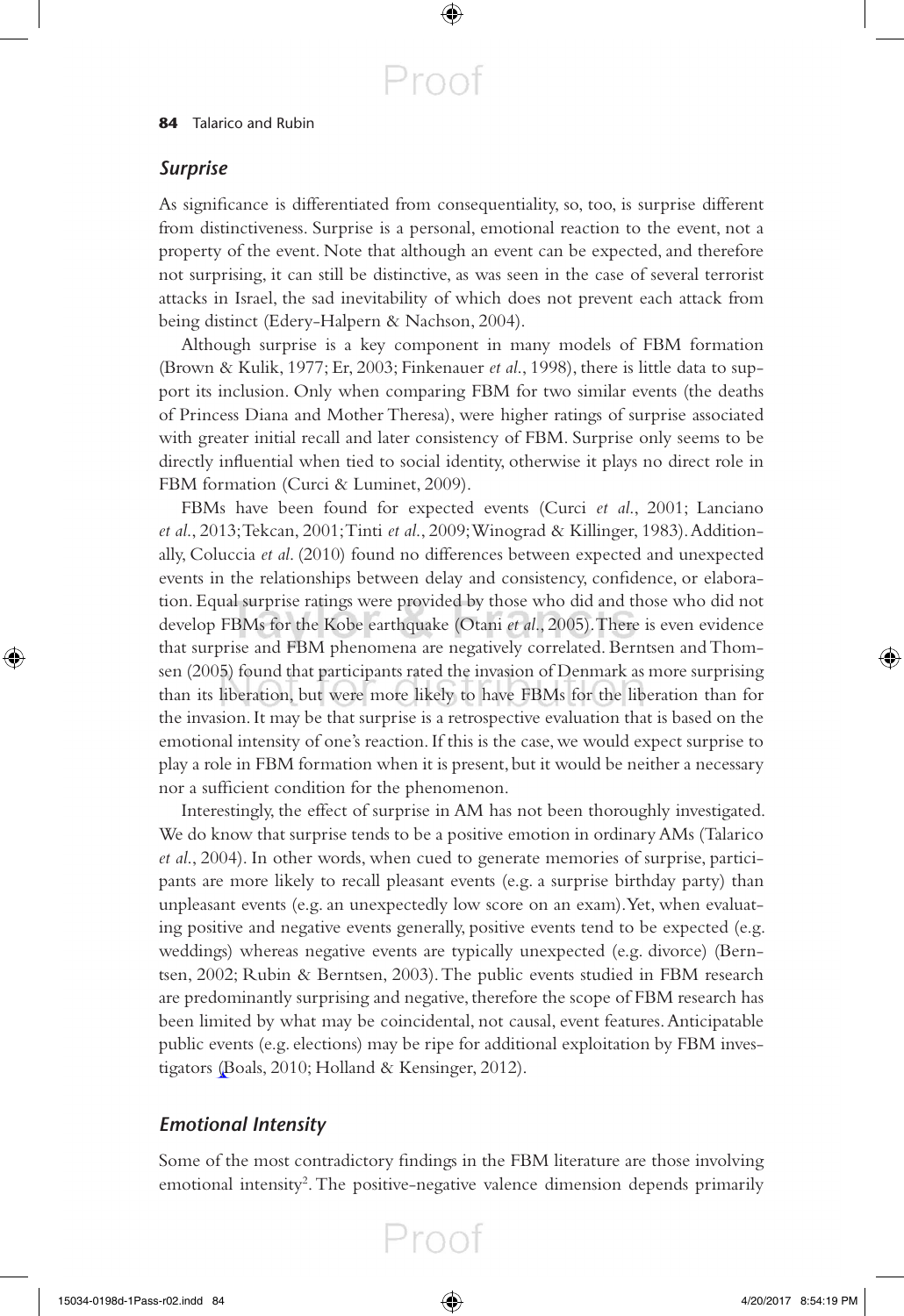$\bigoplus$ 

on the nature of the event itself (though some events may be interpreted differently among different groups). Depth of feeling, however, is necessarily a subjective reaction to a given event within a valence category.

There are data supporting emotional intensity's role in FBM formation using participant ratings (Berntsen & Thomsen, 2005; Bohannon, 1988; Bohannon & Symons, 1992; Davidson & Glisky, 2002; Paradis *et al*., 2004) and using culture as a proxy for emotion (Brown & Kulik, 1977; Curci *et al*., 2001), but nearly as many studies that fail to find a correlation with participant ratings (Otani *et al*., 2005; Smith, Bibi, & Sheard, 2003; Tekcan, 2001), or with culture as a proxy (Luminet *et al*., 2004). Wright *et al*. (1998) found that men, who rated the Hillsborough football disaster as less emotional than women, were more likely to develop FBM, not less. The same contradictory pattern emerges for intensity and consistency, with some studies finding a positive relationship between the two (Bohannon & Symons, 1992; Conway *et al*., 1994; Davidson & Glisky, 2002; Schmolck *et al*., 2000), but more that fail to find such a relationship (Christianson & Engelberg, 1999; Kvavilashvili *et al*., 2009; Nachson & Zelig, 2003; Neisser *et al*., 1996; Neisser & Harsch, 1992; Schmidt, 2004; Talarico & Rubin, 2003). Vividness of the FBM is equally divergent. Rubin and Kozin (1984) failed to find a correlation between emotional intensity and vividness, whereas others have found the two to be related (Berntsen & Thomsen, 2005; Nachson & Zelig, 2003; Pillemer, 1984). Lastly, Hirst *et al*. (2015) failed to find a relationship between emotional intensity and confidence at either three-year or ten-year intervals. Even if the effects of emotional intensity were more reliable, the advantage of emotionally intense experiences over neutral events is well established in the episodic and AM literatures and so it cannot be seen as unique to FBM.

#### *Rehearsal*

⊕

The final processing feature we will examine is the only non-encoding-specific mechanism discussed in this literature. The effects of rehearsal on FBM seem to dissociate based on the dependent variable of interest. Increased rehearsal has been correlated with the formation of FBMs (Bohannon, 1988; Bohannon & Symons, 1992; Curci *et al*., 2001; Davidson & Glisky, 2002; Otani *et al*., 2005; Tekcan & Peynircioglu, 2002; Tinti, Schmidt, Testa, & Levine, 2014), although Hornstein, Brown, and Mulligan (2003) found that to be true only for covert, not overt, rehearsal. For vividness, there seems to be no relationship with rehearsal (Pillemer, 1984; Rubin & Kozin, 1984). Hirst *et al*. (2015) found that confidence was correlated with rehearsal after a three-year delay (as did Kvavilashvili *et al*., 2009), but not after a ten-year delay.

For consistency, the pattern is quite variable. There are studies showing a positive correlation between rehearsal and consistency (Bohannon & Symons, 1992; Conway *et al*., 2009; Davidson & Glisky, 2002; Schmolck *et al*., 2000), a negative correlation between the two (Kvavilashvili *et al*., 2009), and no relationship (Kvavilashvili *et al*., 2009; Pillemer, 1984; Schmolck *et al*., 2000), across delays ranging from six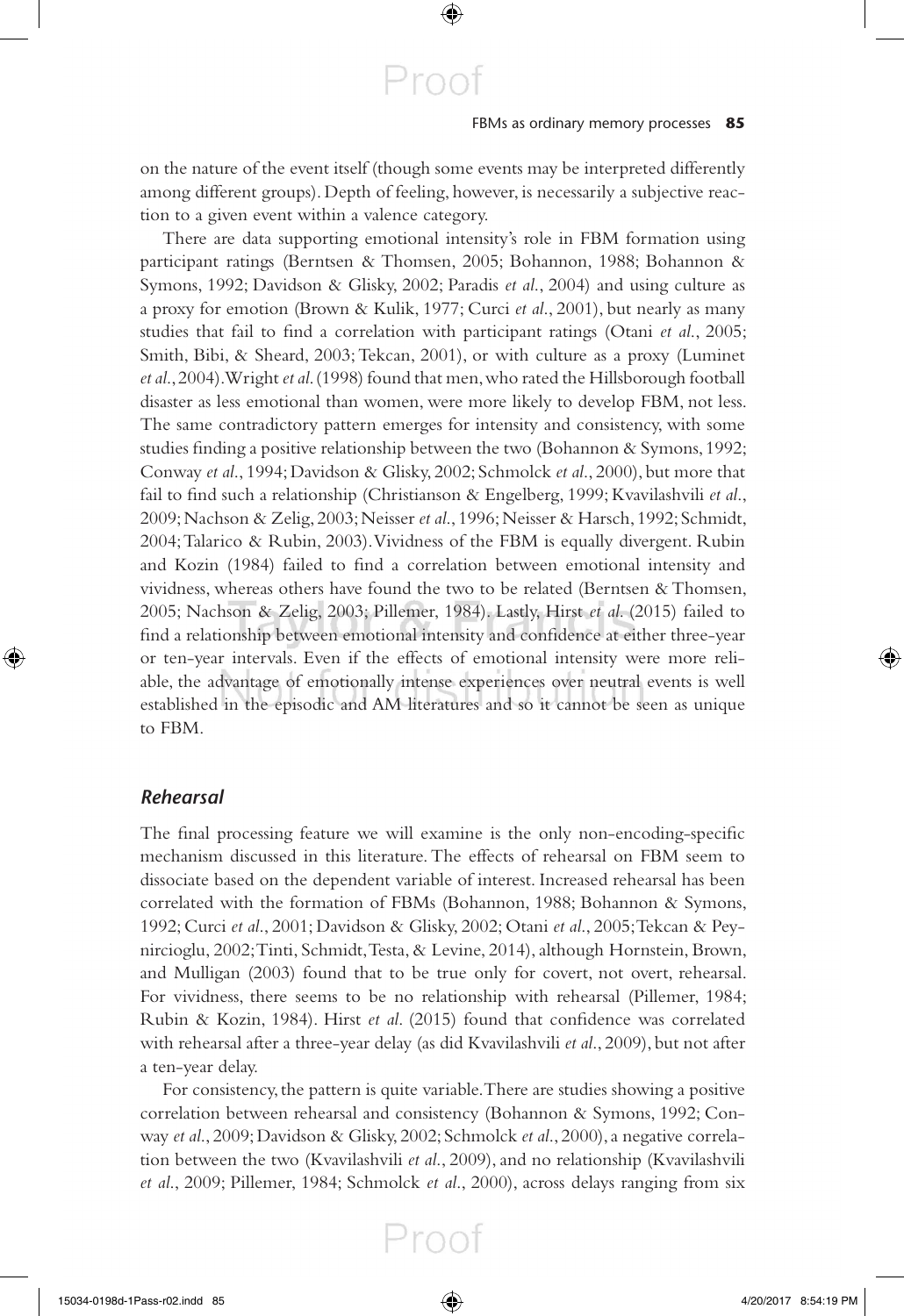$\bigoplus$ 

#### **86** Talarico and Rubin

months to three years. There is no systematic relationship among delay, type of rehearsal (overt vs. covert), or consistency.

Moreover, rehearsal via media exposure can increase errors of commission as is seen in the "crashing memories" phenomenon (Crombag, Wagenaar, & van Koppen, 1996) of reporting false memories of non-existent footage (Ost, Granhag, Udell, & Roos af Hjelmsäter, 2008). Media exposure can also serve to increase omissions via retrieval-induced forgetting (Coman, Manier, & Hirst, 2009). These details are unlikely to be reintroduced into the memory narrative because there are few opportunities for correction. As with most AMs, there is little evidence of what actually occurred, therefore little can be presented to refute or corroborate one's personal recollection.

Yet, we know that rehearsal is a potent mechanism for sustaining memory. Repeated overt retrieval attempts lead to more consistent and more elaborated AM reports (Campbell *et al*., 2011; Nadel *et al*., 2007). In other words, individuals add details to their memory reports while also maintaining the originally provided information. Kvavilashvili *et al*. (2010) found a positive correlation between rehearsal and consistency for a staged autobiographical event in contrast to a negative correlation for FBM of the September 11th attacks. Specifying the differences between public and private, overt and covert rehearsal behaviors may help make sense of these disparate results. **Francis** 

#### *Combining factors*

⊕

Most events are chosen as subjects of FBM research because they exhibit many of the features we have noted here. This has led some investigators to adopt statistical techniques such as latent variable modeling and structural equation modeling to determine the relationships among these features (see Luminet, Chapter 3, this volume) frequently within FBM and non-FBM of the same event. Each of these models defined FBM as recall of some number of canonical categories or some measure of completeness and specificity, not vividness or confidence, the more reliable characteristics to differentiate FBMs from ordinary AMs. Further, these models consider significance and distinctiveness to be indirect factors in FBM formation, though the data presented here suggest that they are among the predominant mechanisms responsible for FBM.

Day and Ross (2014) are the only investigators to model confidence, one of the more reliable FBM characteristics. They found that the strongest predictor of confidence when remembering Michael Jackson's death was a sense of attachment to the performer (which lead to greater initial surprise, increased emotional intensity, and enhanced rehearsal). Furthermore, they found that individuals' beliefs about the persistence of FBM also correlated with their later confidence in their own memories, but not with the consistency of those memory reports. Models like this suggest a high degree of interrelatedness among metacognitive features (i.e. beliefs about memory generally and beliefs about one's own memory) and between the ways in which events are processed and their resulting phenomenology. In contrast,

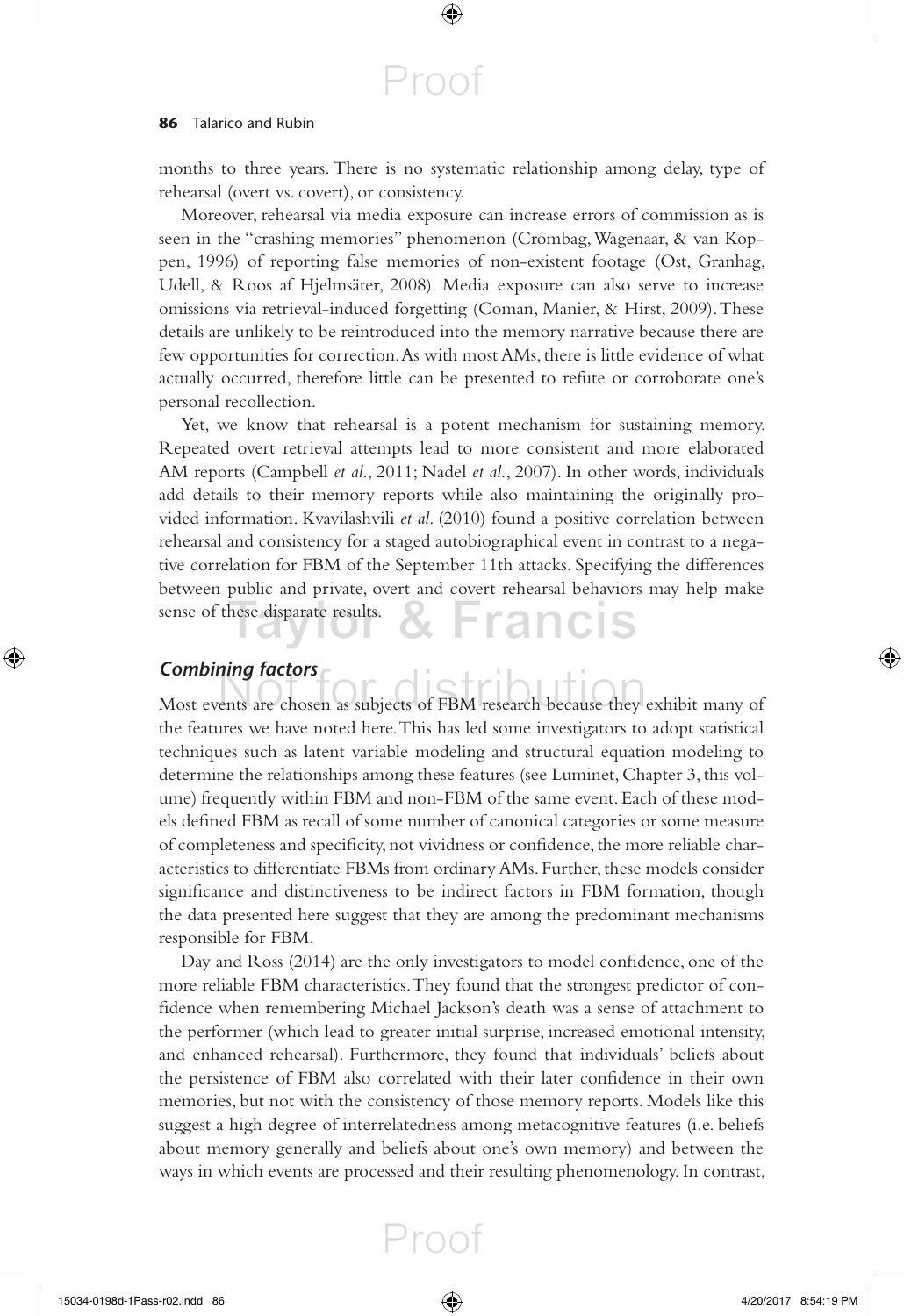there seems to be little predictive value of event features on resulting mnemonic characteristics.

Proof

 $\bigoplus$ 

#### **Summary and future directions**

FBMs are distinguished from ordinary memories by their vividness and the confidence with which they are held. There is little evidence that they are reliably different from ordinary AMs in longevity, accuracy, or consistency. Features of the event and processing characteristics of the individual identifiable in ordinary AM explain enhancements to each of these memory properties. Curci and Lanciano (2009), Lanciano and Curci, (2012; see also chapter 1, this volume) have argued that FBMs are better viewed as a category separate from ordinary memories rather than along a continuum with them. To support this claim they conducted two studies, each with a large number of participants who were asked to recall details of a single public event on two occasions. The consistency of their responses to canonical FBM questions were rated and analyzed statistically. In both studies, the authors found a better fit of the empirical data to a categorical (taxonomic) model than to a continuous (dimensional) model of memory.

Further, guidance for interpreting the claim of distinct categories is based on a limited theory of episodic/autobiographical memory. Specifically, Conway (1995) has argued that FBMs are stable clusters of sensory-perceptual details that are highly integrated and therefore accessed holistically. They are contrasted with ordinary AMs which are dynamic reconstructions of information drawn from event-specific knowledge and generalized autobiographical themes. Brewin (2014) reinforces this idea when suggesting that FBMs are defined by "a more detailed perceptual record of experience than ordinary memories" (p. 73). He goes on to argue that FBMs are evidence of a distinct perceptual memory system, separate from episodic memory, and particularly linked with emotional reactivity. It is this specific, empirically unsupported difference between FBM and AM that is discussed in both papers, and thus is not an ideal assumption for testing the nature of categories.

A more common and better supported view of AM organization is based on a more flexible view of the construction of autobiographical memories at all levels (e.g. Bartlett, 1932; Hirst & Phelps, 2016; Neisser, 1982; Rubin, 2012; Rubin & Umanath, 2015). This view allows for more flexible use of non-hierarchical knowledge bases and can adequately account for the findings reviewed in our chapter for both FBM and ordinary AM. For the event conditions, consequentiality seems to be irrelevant to FBM, distinctiveness is the most predictive, and emotional affect is as yet understudied. Of the processes discussed, significance is the most promising determinant of FBM, especially as related to social group membership in the context of public events. It is correlated with formation, consistency, vividness, and confidence of FBMs. Surprise has an unreliable influence on the formation and consistency of FBMs (the least reliable features of FBMs overall) and its effects on vividness and confidence (the most reliable features) have not been systematically investigated. Therefore, this seems to be one of the more promising areas for future



⊕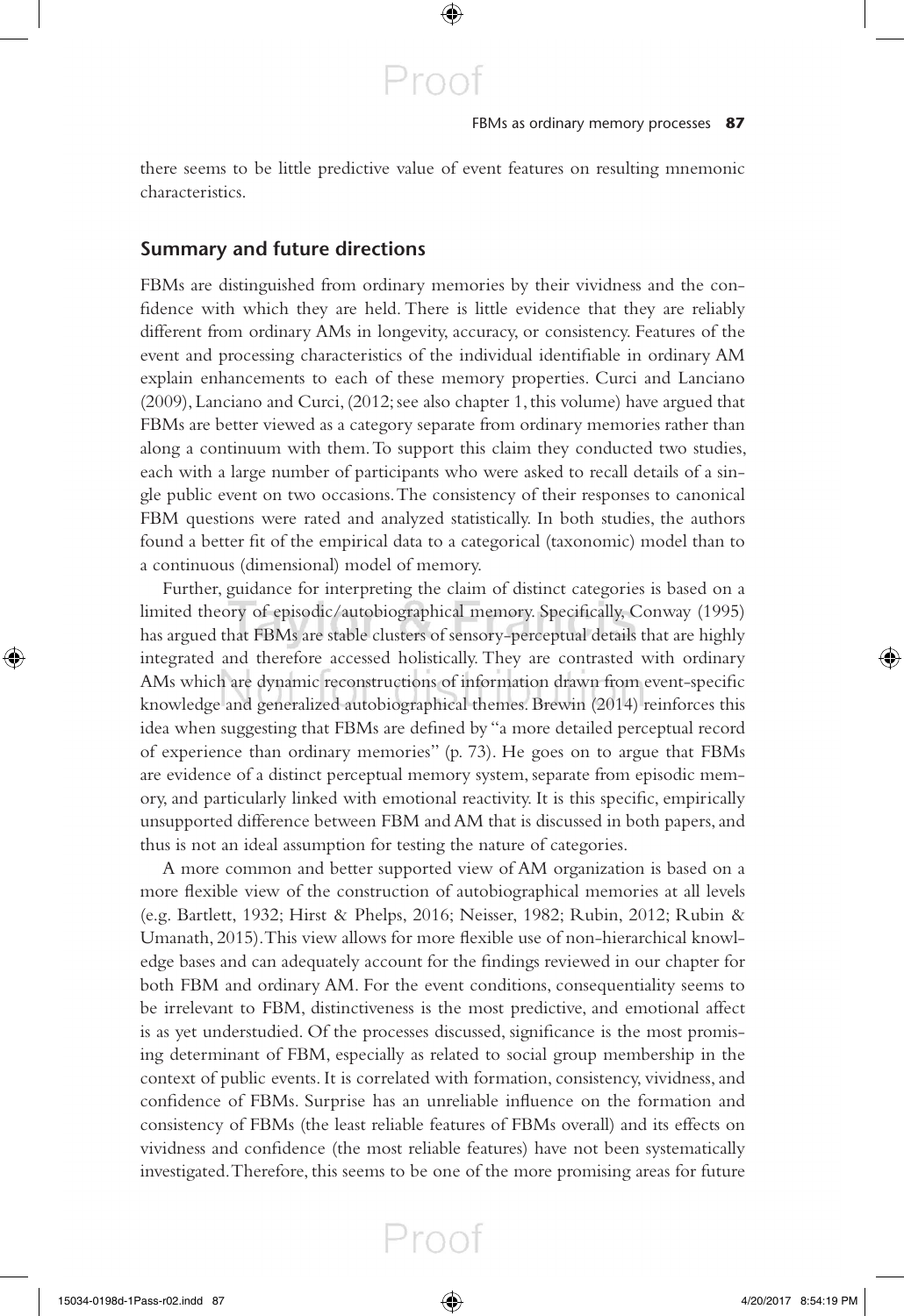$\bigoplus$ 

#### **88** Talarico and Rubin

investigation. Emotional intensity is an unreliable predictor of FBM, yet this is most likely due to inconsistencies in defining FBM. At least some of the enhanced confidence and/or vividness associated with FBMs are probably due to enhanced emotionality; however, the exact nature and scope of that influence has yet to be determined. Lastly, rehearsal tends to be correlated with the formation of FBMs, but the relationships between rehearsal and consistency, vividness, and confidence are quite variable. Because rehearsals can take multiple forms (public vs. private, overt vs. covert) and can simultaneously enhance recall of some details while introducing erroneous details, disentangling the specific effects of rehearsal on particular features of FBM is an important goal for future investigators.

We have no doubt that FBM will remain a topic of frequent investigation. After 40 years of wandering, we may be finally approaching the promised land of understanding this fascinating and complex phenomenon. Berntsen's (2009) resurrection and expansion of the social aspects of Brown and Kulik's (1977) hypothesis may be the most significant contribution to the FBM literature in recent years, in part because it did not rely on any claims to special mechanisms; these factors are important to all AMs. By reclaiming the public nature of events from mere methodological convenience to an important theoretical feature, Berntsen's (2009) model helps to sustain FBM as a distinctive phenomenon and as a fruitful area for inter- and multi-disciplinary work on remembering.

Listening to news is not an inherently memorable activity (Larsen, 1992). The counterintuitive enhancement of memory for otherwise mundane activities was what spurred initial interest in FBM. Neisser's (1982) suggestion that "we remember the details of a flashbulb occasion because those details are the links between our own histories and History" (p. 48) was prescient, but perhaps too broad. Evidence of FBM phenomena from events that are public, but on a relatively smaller scale than is typical of natural disasters or political events, are proof of this. For example, memories of sporting events for fans of a given team underscore the role of personal significance (and the irrelevance of objective consequentiality) in Flashbulb memory. These memories are likely only among those who consider the event to be important, and therefore emotionally intense. Groups of fans observing subsequent games serve as a natural context for rehearsal and sharing one's memory serves as a potent symbol of one's identity as a "true" fan. Rehearsing one's personal relationship to an event rather than the factual details of the event itself is consistent with the role of the feedback loop in creating and maintaining FBMs. Telling one's personal story of learning about a shared event serves narrative conventions to introduce novel details to a conversation and serves larger social functions by building group cohesion. The expectation of remembering, of having that story to share, is an underappreciated characteristic of the FBM phenomenon. Both individuals and groups have that expectation. There is presumed judgment of one's failure to remember a given event and what that failure implies about the individual's understanding or interpretation of a given event.

One important direction for future research ought to be moving away from indirect assessment of social identity (e.g. cross-cultural studies) and toward a

⊕

⊕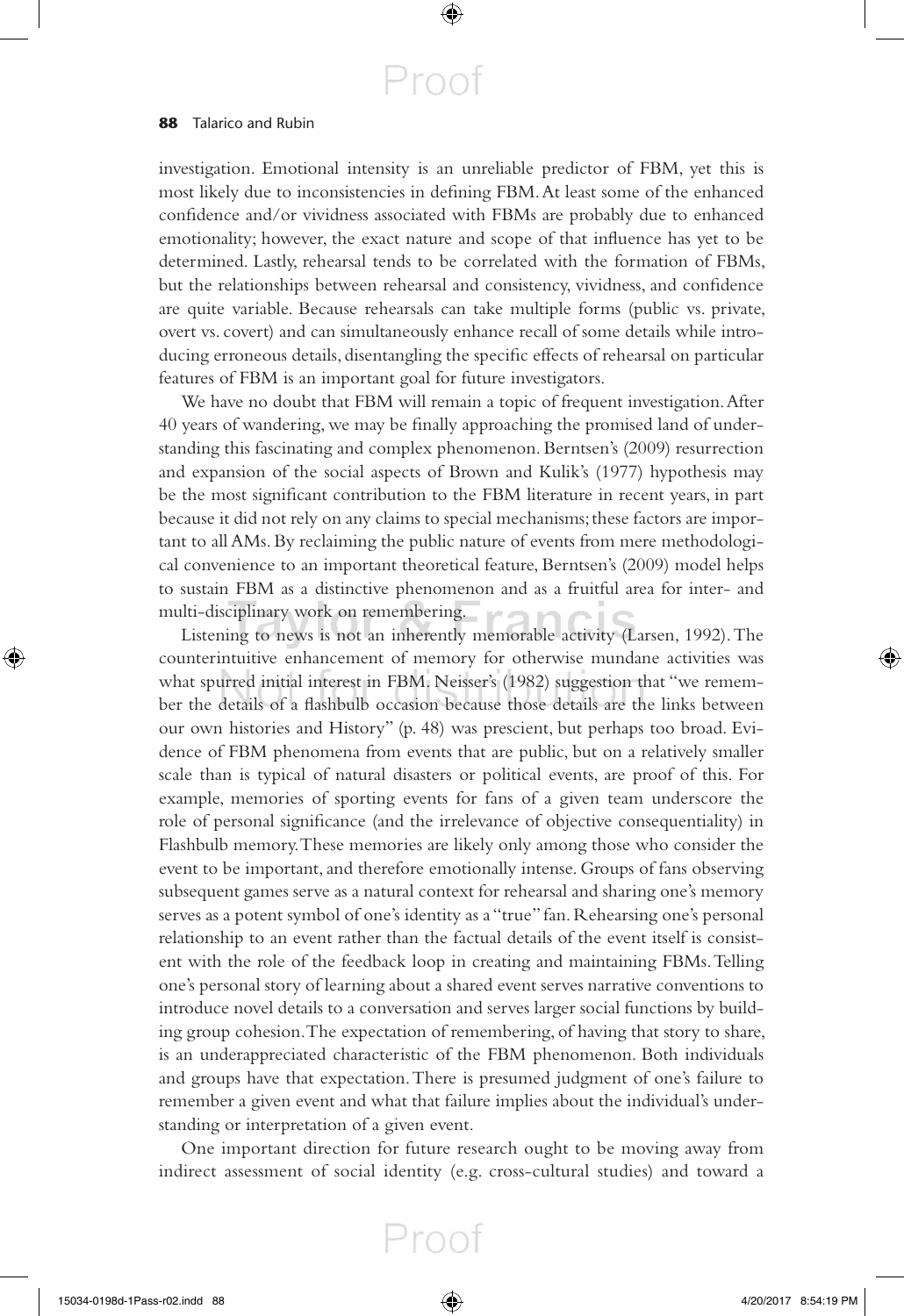$\bigoplus$ 

#### FBMs as ordinary memory processes **89**

priori measures of group identification and selection of samples who vary significantly on those measures. One should predict that FBM phenomenology is likely to be greatest when membership in a social group is important (not just incidental) to an individual and when that membership is vulnerable. Because every individual is simultaneously a member of multiple social groups, each of those groups is not of equal importance. Feelings of insecurity about one's group membership should enhance the perceived significance of both the event itself and of the FBM for its symbolic function. The pressure to prove one's status should correlate with phenomenological features of the memory such as vividness and confidence in its accuracy. For groups wherein one's status is more established or more assured, the FBM phenomenology may still be at the higher end of a continuum within AM, but they may not be at the extreme ceiling seen for other events.

In his book, *Extraordinary memories for exceptional events*, Schmidt (2012) defines FBM methodologically (i.e. studies asking individuals "how did you first learn the news of public event X"), phenomenologically (i.e. as a detailed, long-lasting, vivid, and confidently-held AM), and theoretically (i.e. accurate and detailed memories that are the result of a special remembering mechanism). We argue here that the theoretical definition is unsustainable. There is insufficient evidence to support a categorical dissociation between FBMs and other AMs. The phenomenological definition is nearing refinement but there are still some unanswered questions. We believe this to be the most fruitful and therefore most important direction for FBM research in the coming years. Most importantly, we believe that a clear, a priori definition of what constitutes an FBM or, better, a set of alternative definitions that can be contrasted to see which provides a better understanding of the data, is necessary in future empirical work. Clearly stating what data are required to identify a given memory as an FBM or a non-FBM will increase the utility of new studies in addressing these important questions. Without such definitions, studies risk simply repeating past studies on new events and merely describing the phenomenon rather than explaining it. We have also argued that the methodological definition may be more than a simple convenience. The personal memory of learning about a public event remains a unique domain within AM. This characteristic ties event features to memory features and therefore provides clues to potential mechanism(s) for the phenomenon. It also captures why the phenomenon is of such enduring interest. Long-lasting, detailed, vivid, confidently-held memories of directly-experienced, emotional, significant, and well-rehearsed events is not unexpected, but the idea that simply receiving news can change a mundane experience into a noteworthy memory remains surprising and is why FBMs deserve to remain a distinct phenomenon.

#### **Notes**

1 The stronger claim by Julian *et al*. (2009) that elaboration may be used as a proxy for accuracy is supported by some evidence within semantic memory for event details, not within AM.

⊕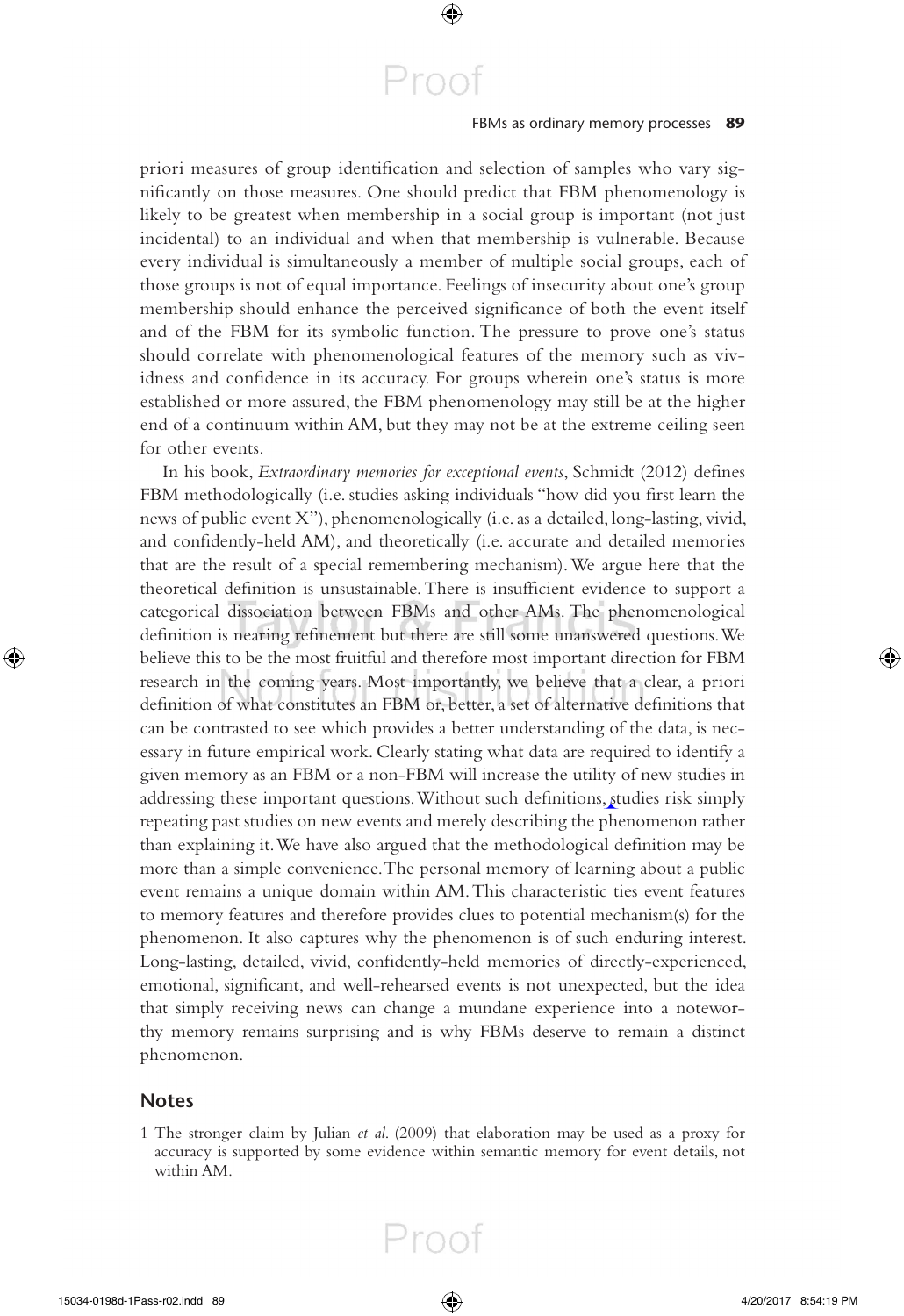#### **90** Talarico and Rubin

2 Note that most of the AM literature relies on self-reports of emotional intensity and are therefore best characterized as a measure of depth of feeling. Physiological arousal is a related, but independent, construct not addressed here.

Proof

#### **References**

- Bartlett, F. C. (1932). *Remembering: A study in experimental and social psychology*. New York: Cambridge University Press.
- Berntsen, D. (2002). Tunnel memories for autobiographical events: Central details are remembered more frequently from shocking than from happy experiences. *Memory & Cognition, 30*, 1010–1020.
- Berntsen, D. (2009). Flashbulb memory and social identity. In O. Luminet and A. Curci (Eds.), *Flashbulb memories: New issues and new perspectives* (pp. 187–205). New York: Psychology Press.
- Berntsen, D., & Thomsen, D. K. (2005). Personal memories for remote historical events: Accuracy and clarity of flashbulb memories related to World War II. *Journal of Experimental Psychology: General, 134*, 242–257.
- Boals, A. (2010). Events that have become central to identity: Gender differences in the centrality of events scale for positive and negative events. *Applied Cognitive Psychology*, *24*, 107–121.
- Bohannon, J. N. III. (1988). Flashbulb memories for the space shuttle disaster: A tale of two theories. *Cognition, 29*, 179–196.
- Bohannon, J. N. III., & Symons, V. L. (1992). Flashbulb memories: Confidence, consistency, and quantity. In E. Winograd & U. Neisser (Eds.), *Affect and accuracy in recall: Studies of "flashbulb" memories* (pp. 65–91). New York: Cambridge University Press.
- Bohn, A., & Berntsen, D. (2007). Pleasantness bias in flashbulb memories: Positive and negative flashbulb memories of the fall of the Berlin Wall among East- and West Germans. *Memory & Cognition, 35,* 565–577.
- Breslin, C. W. & Safer, M. A. (2011). Effects of event valence on long-term memory for two baseball championships games. *Psychological Science, 22*, 1408–1412.
- Brewer, W. F. (1988). Memory for randomly sampled autobiographical events. In U. Neisser & E. Winograd (Eds.), *Remembering reconsidered: Ecological and traditional approaches to the study of memory* (pp. 21–90). New York: Cambridge University Press.
- Brewin, C. R. (2014). Episodic memory, perceptual memory, and their interaction: Foundations for a theory of posttraumatic stress disorder. *Psychological Bulletin*, *140*, 69–97.
- Brown, R., & Kulik, J. (1977). Flashbulb memories. *Cognition, 5*, 73–99.

Campbell, J., Nadel, L., Duke, D., & Ryan, L. (2011). Remembering all that and then some: Recollection of autobiographical memories after a 1-year delay. *Memory, 19*, 406–415.

- Christianson, S. (1989). Flashbulb memories: Special, but not so special. *Memory & Cognition, 17*, 435–443.
- Christianson, S., & Engelberg, E. (1999). Memory and emotional consistency: The *MS Estonia* ferry disaster. *Memory, 7*, 471–482.

Colegrove, F. W. (1899). Individual memories. *American Journal of Psychology, 10*, 228–255.

- Coluccia, E., Bianco, C., & Brandimonte, M. A. (2006). Dissociating veridicality, consistency, and confidence in autobiographical and event memories for the *Columbia* shuttle disaster. *Memory, 14*, 452–470.
- Coluccia, E., Bianco, C., & Brandimonte, M. A. (2010). Autobiographical and event memories for surprising and unsurprising events. *Applied Cognitive Psychology, 24*, 177–199.

⊕

⊕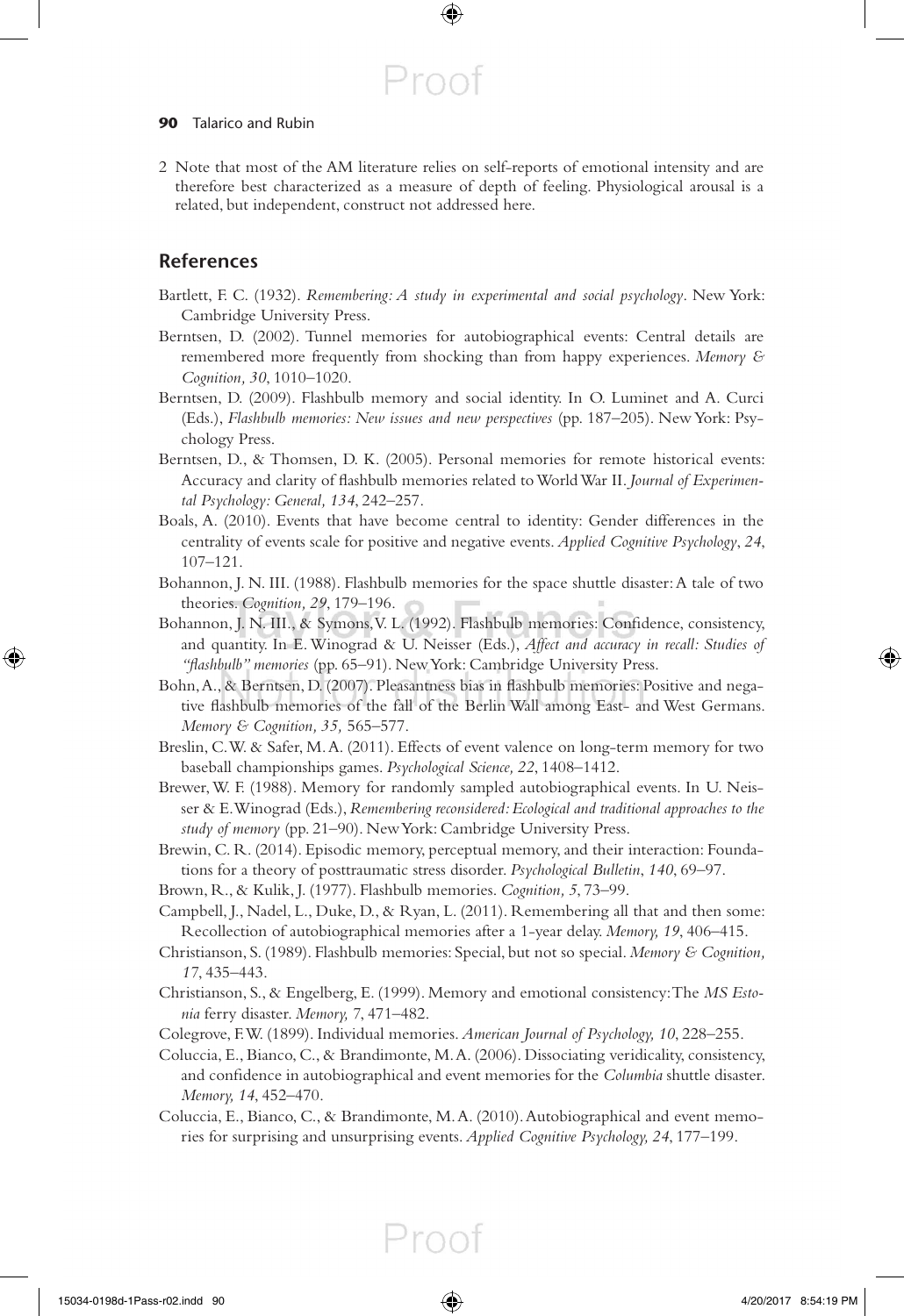#### FBMs as ordinary memory processes **91**

Coman, A., Manier, D., & Hirst, W. (2009). Forgetting the unforgettable through conversation: Socially shared retrieval-induced forgetting of September 11 memories. *Psychological Science, 20*, 627–633.

Proof

- Conway, A. R. A., Skitka, L. J., Hemmerich, J. A., & Kershaw, T. C. (2009). Flashbulb memories for 11 September 2001. *Applied Cognitive Psychology, 23*, 605–623.
- Conway, M. A. (1995). *Flashbulb memories*. Hove, UK: Lawrence Erlbaum.
- Conway, M. A., Anderson, S. J., Larsen, S. F., Donnelly, C. M., McDaniel, M. A., McClelland, A. G. R., . . . Logie, R. H. (1994). The formation of flashbulb memories. *Memory & Cognition, 22*, 326–343.
- Crombag, H. F. M., Wagenaar, W. A., & van Koppen, P. J. (1996). Crashing memories and the problem of 'source monitoring.' *Applied Cognitive Psychology, 10*, 95–104.
- Curci, A. (2005). Latent variable models for the measurement of flashbulb memories: A comparative approach. *Applied Cognitive Psychology, 19*, 3–22.
- Curci, A., & Lanciano, T. (2009). Features of autobiographical memory: Theoretical and empirical issues in the measurement of flashbulb memory. *The Journal of General Psychology*, *136*, 129–152.
- Curci, A., Lanciano, T., Maddalena, C., Mastandrea, S.,& Sartori, G. (2014). Flashbulb memories of the Pope's resignation: Explicit and implicit measures across different religious groups. *Memory, 23*, 529–544.
- Curci, A., & Luminet, O. (2006). Follow-up of a cross-national comparison on flashbulb and event memory for the September 11th attacks. *Memory, 14*, 329–344.
- Curci, A., & Luminet, O. (2009). Flashbulb memories for expected events: A test of the Emotional-Integrative Model. *Applied Cognitive Psychology, 23*, 98–114.
- Curci, A., Luminet, O., Finkenauer, C., & Gisle, L. (2001). Flashbulb memories in social groups: A comparative test-retest study of the memory of French President Mitterrand's death in a French and a Belgian group. *Memory, 9*, 81–101.
- Davidson, P. S. R., & Glisky, E. L. (2002). Is flashbulb memory a special instance of source memory? Evidence from older adults. *Memory, 10*, 99–111.
- Day, M. V., & Ross, M. (2014). Predicting confidence in flashbulb memories. *Memory, 22*, 232–242.
- Demiray, B.,& Freund, A. M. (2015). Michael Jackson, Bin Laden and I: Functions of positive and negative, public and private flashbulb memories. *Memory, 23*, 487–506.
- Denver, J. Y., Lane, S. M., & Cherry, K. E. (2010). Recent versus remote: Flashbulb memory for 9/11 and self-selected events from the reminiscence bump. *The International Journal of Aging and Human Development, 70*, 275–297.
- Edery-Halpern, G.,& Nachson, I. (2004). Distinctiveness in flashbulb memory: Comparative analysis of five terrorist attacks. *Memory, 12*, 147–157.
- Er, N. (2003). A new flashbulb memory model applied to the Marmara earthquake. *Applied Cognitive Psychology, 17*, 503–517.
- Fernández, J. (2015). What are the benefits of memory distortion? *Consciousness and Cognition, 33*, 536–547.
- Finkenauer, C., Luminet, O., Gisle, L., El-Ahmadi, A., van der Linden, M., & Philippot, P. (1998). Flashbulb memories and the underlying mechanisms of their formation: Toward an emotional-integrative model. *Memory & Cognition, 26*, 516–531.
- Greenberg, D. L. (2004). President Bush's false 'flashbulb' memory of 9/11/01. *Applied Cognitive Psychology, 18*, 363–370.
- Grysman, A., & Denney, A. (2016). Gender, experimenter gender and medium of report influence the content of autobiographical memory report. *Memory, 25*, 132–145.

⊕

⊕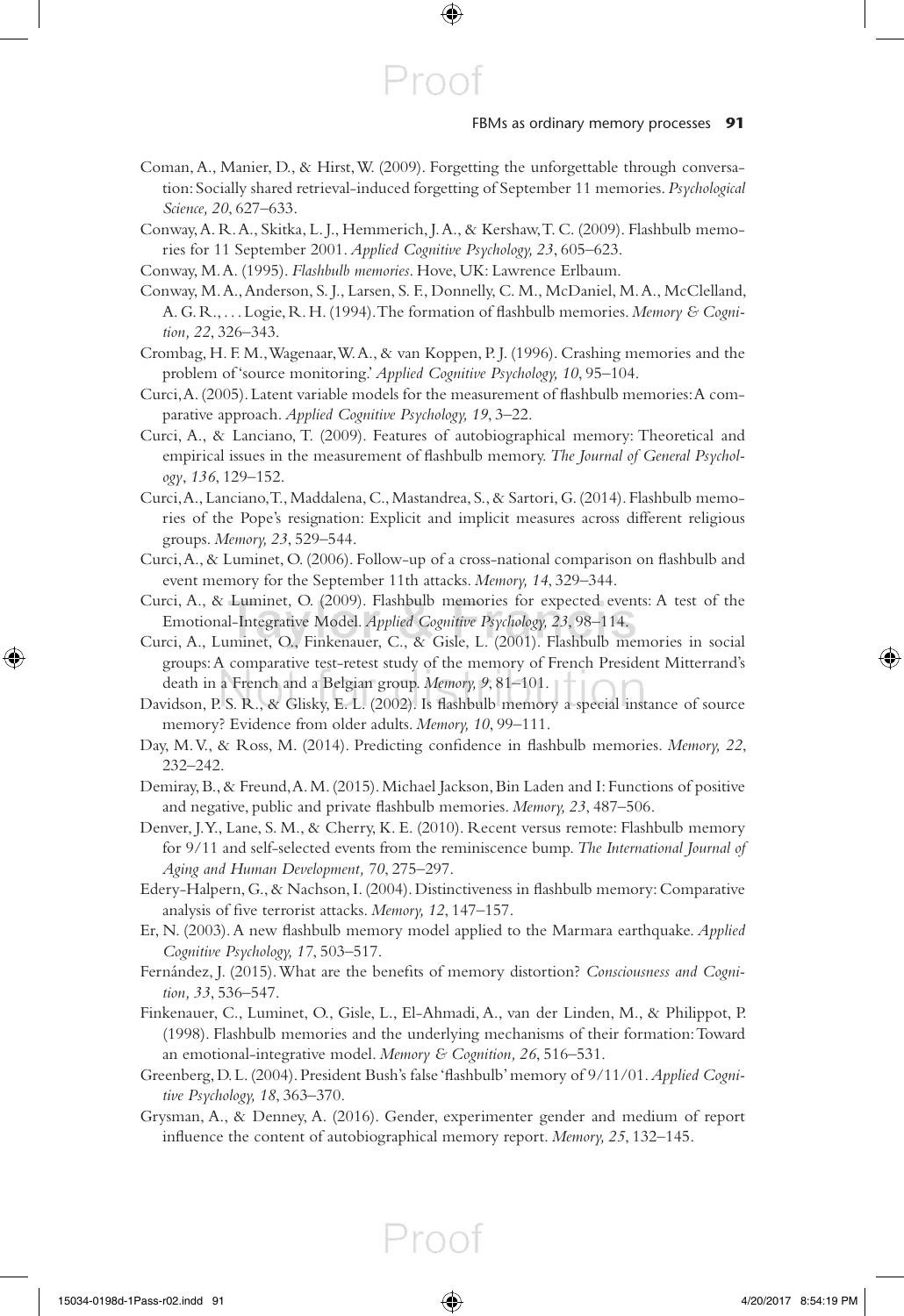#### **92** Talarico and Rubin

- Hirst, W., & Meksin, R. (2009). A social-interactional approach to the retention of collective memories of flashbulb events. In O. Luminet and A. Curci (Eds.), *Flashbulb memories: new issues and new perspectives* (pp. 207–225). New York: Psychology Press.
- Hirst, W., Phelps, E. A., Meksin, R., Vaidya, C. J., Johnson, M. K., Mitchell, K. J., . . . Olsson, A. (2015). A ten-year follow-up of a study of memory for the attack of September 11, 2001: Flashbulb memories and memories for flashbulb events. *Journal of Experimental Psychology: General, 144*, 604–623.
- Hirst, W., & Phelps, E. A. (2016). Flashbulb memories. *Current Directions in Psychological Science, 25*, 36–41.
- Holland, A. C., & Kensinger, E. A. (2012). Younger, middle-aged, and older adults' memories for the 2008 U. S. Presidential Election. *Journal of Applied Research in Memory & Cognition, 1*, 163–170.
- Hornstein, S. L., Brown, A. S., & Mulligan, N. W. (2003). Long-term flashbulb memory for learning of Princess Diana's death. *Memory, 11*, 293–306.
- Julian, M., Bohannon, J. N., & Aue, W. (2009). Measures of flashbulb memory: Are elaborate memories consistently accurate? In O. Luminet and A. Curci (Eds.), *Flashbulb memories: New issues and new perspectives* (pp. 99–122). New York: Psychology Press.
- Kensinger, E. A., & Schacter, D. L. (2006). When the Red Sox shocked the Yankees: Comparing negative and positive memories. *Psychonomic Bulletin & Review, 13,* 757–763.
- Koppel, J., Brown, A. D., Stone, C. B., Coman, A., & Hirst, W. (2013). Remembering President Barack Obama's inauguration and the landing of US Airways Flight 1549: A comparison of the predictors of autobiographical and event memory. *Memory, 21*, 798–806.
- Kraha, A., & Boals, A. (2014). Why so negative? Positive flashbulb memories for a personal event. *Memory, 22*, 442–449.
- Kraha, A., Talarico, J. M., & Boals, A. (2014). Unexpected positive events do not result in flashbulb memories. *Applied Cognitive Psychology, 28*, 579–589.
- Kulkofsky, S., Wang, Q., Conway, M. A., Hou, Y., Aydin, C., Mueller-Johnson, K., & Williams, H. (2011). Cultural variation in the correlates of flashbulb memories: An investigation in five countries. *Memory, 19*, 233–240.
- Kvavilashvili, L., Mirani, J., Schlagman, S., Erskine, J. A. K., & Kornbrot, D. E. (2010). Effects of age on phenomenology and consistency of flashbulb memories of September 11 and a staged control event. *Psychology and Aging, 25*, 391–404.
- Kvavilashvili, L., Mirani, J., Schlagman, S., Foley, K.,& Kornbrot, D. E. (2009). Consistency of flashbulb memories of September 11 over long delays: Implications for consolidation and wrong time slice hypotheses. *Journal of Memory and Language, 61*, 556–572.
- Kvavilashvili, L., Mirani, J., Schlagman, S., & Kornbrot, D. E. (2003). Comparing flashbulb memories of September 11 and the death of Princess Diana: Effects of time delays and nationality. *Applied Cognitive Psychology, 17*, 1017–1031.
- Lanciano, T., & Curci, A. (2012). Type or dimension? A taxometric investigation of flashbulb memories. *Memory*, *20*, 177–188.
- Lanciano, T., Curci, A., Mastandrea, S.,& Sartori, G. (2013). Do automatic mental associations detect a flashbulb memory? *Memory*, *21*, 482–493.
- Lanciano, T., Curci, A., & Soleti, E. (2013). 'I knew it would happen . . . and I remember it!': The flashbulb memory for the death of Pope John Paul II. *Europe's Journal of Psychology, 9*, 220–230.
- Larsen, S. F. (1992). Potential flashbulbs: Memories of ordinary news as the baseline. In E. Winograd & U. Neisser (Eds.), *Affect and accuracy in recall: Studies of "flashbulb" memories* (pp. 32–64). New York: Cambridge University Press.
- Lee, P. J., & Brown, N. R. (2003). Delay related changes in personal memories for September 11, 2001. *Applied Cognitive Psychology, 17*, 1007–1015.



⊕

⊕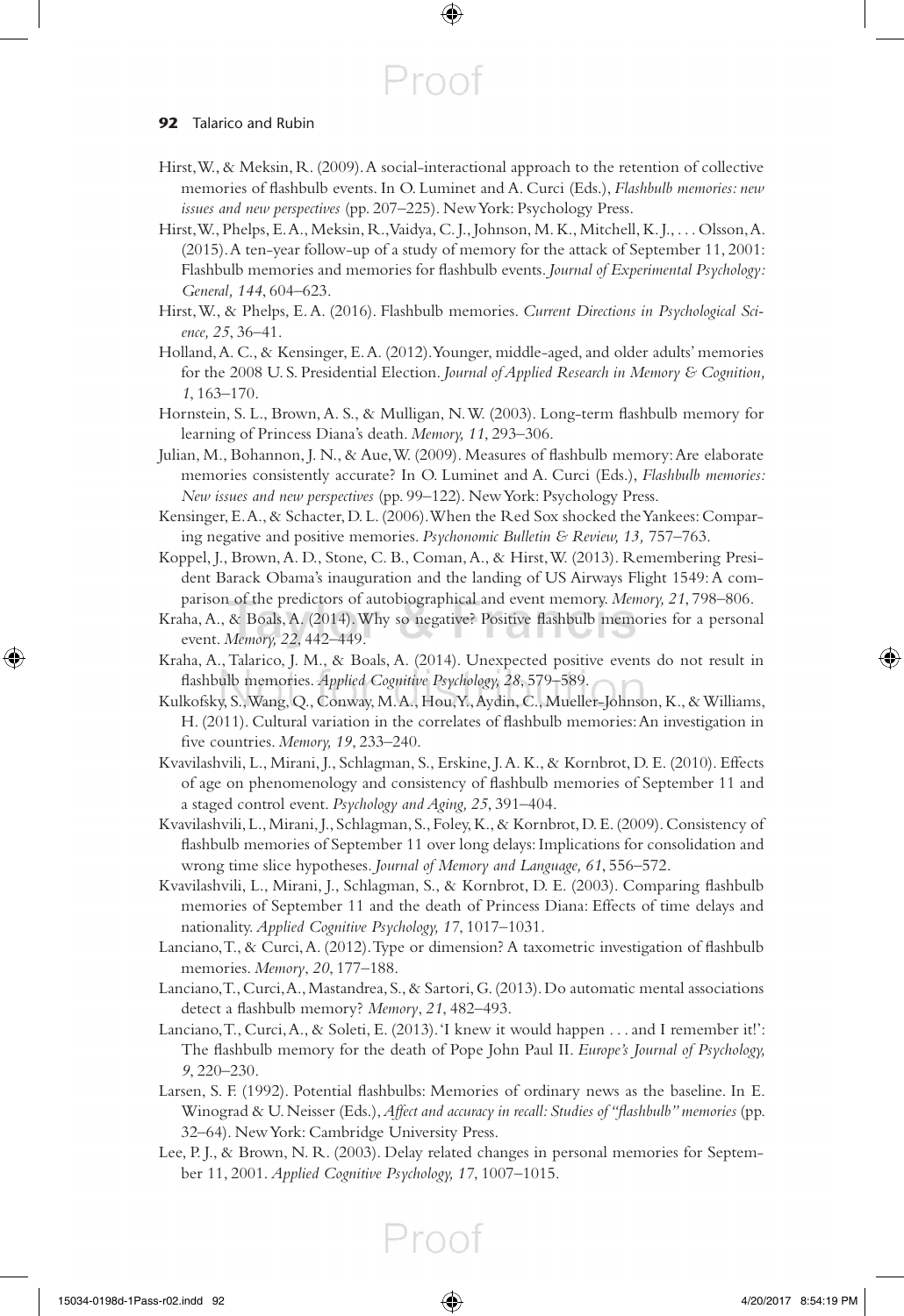#### FBMs as ordinary memory processes **93**

Liu, A., Ying, X., & Luo, J. (2012). The flashbulb memory of the positive and negative events: Wenchuan earthquake and acceptance to college. *Proceedings of World Academy of Science, Engineering and Technology*, *65*, 49–54.

Proof

- Luminet, O., Curci, A., Marsh, E. J., Wessel, I., Constantin, T., Gencoz, F., & Yogo, M. (2004). The cognitive, emotional, and social impacts of the September 11 attacks: Group differences in memory for the reception context and the determinants of flashbulb memory. *Journal of General Psychology, 131*, 197–224.
- Luminet, O.,& Spijkerman, R. (in press). '11 November 1918, an exceptional day!' Flashbulb memories of the First World War Armistice in Belgium from a psychological and a historical perspective. *Memory Studies*.
- Mahmood, D., Manier, D., & Hirst, W. (2004). Memory for how one learned of multiple deaths from AIDS: Repeated exposure and distinctiveness. *Memory & Cognition, 32*, 125–134.
- Marsh, E. J., & Tversky, B. (2004). Spinning the stories of our lives. *Applied Cognitive Psychology, 18*, 491–503.
- McCloskey, M., Wible, C. G., & Cohen, N. J. (1988). Is there a special flashbulb-memory mechanism? *Journal of Experimental Psychology: General, 117*, 171–181.
- Nachson, I., & Zelig, A. (2003). Flashbulb and factual memories: The case of Rabin's assassination. *Applied Cognitive Psychology, 17*, 519–531.
- Nadel, L., Campbell, J., & Ryan, L. (2007). Autobiographical memory retrieval and hippocampal activation as a function of repetition and the passage of time. *Neural Plasticity*, 2007, 1–14.
- Neisser, U. (1982). Snapshots or benchmarks? In U. Neisser & I. E. Hyman (Eds.), *Memory observed: Remembering in natural contexts* (pp. 68–74). San Francisco: Worth Publishers.
- Neisser, U. (1986). Remembering Pearl Harbor: Reply to Thompson and Cowan. *Cognition, 23*, 285–286.
- Neisser, U.,& Harsch, N. (1992). Phantom flashbulbs: False recollections of hearing the news about Challenger. In E. Winograd & U. Neisser (Eds.), *Affect and accuracy in recall: Studies of "flashbulb" memories* (pp. 9–31). New York: Cambridge University Press.
- Neisser, U., Winograd, E., Bergman, E. T., Schreiber, C. A., Palmer, S. E., & Weldon, M. S. (1996). Remembering the earthquake: Direct experience vs. hearing the news. *Memory, 4*, 337–357.
- Niedzwienska, A. (2003). Misleading postevent information and flashbulb memories. *Memory, 11*, 49–558.
- Ohman, A., Flykt, A., & Esteves, F. (2001). Emotion drives attention: Detecting the snake in the grass. *Journal of Experimental Psychology: General, 130*, 466–478.
- Ost, J., Granhag, P.A., Udell, J., & Roos af Hjelmsäter, E. (2008). Familiarity breeds distortion: The effects of media exposure on false reports concerning media coverage of the terrorist attacks in London on 7 July 2005. *Memory, 16*, 76–85.
- Otani, H., Kusumi, T., Kato, K., Matsuda, K., Kern, R. P., Widner, R., & Ohta, N. (2005). Remembering a nuclear accident in Japan: Did it trigger flashbulb memories? *Memory, 13*, 6–20.
- Paradis, C., Solomon, L. Z., Florer, F., & Thompson, T. (2004). Flashbulb memories of personal events of 9/11 and the day after for a sample of New York City residents. *Psychological Reports, 95*, 304–310.
- Pezdek, K. (2003). Event memory and autobiographical memory for the events of September 11, 2001. *Applied Cognitive Psychology, 17*, 1033–1045.
- Pillemer, D. B. (1984). Flashbulb memories of the assassination attempt on President Reagan. *Cognition, 16*, 63–80.

⊕

⊕

Prooi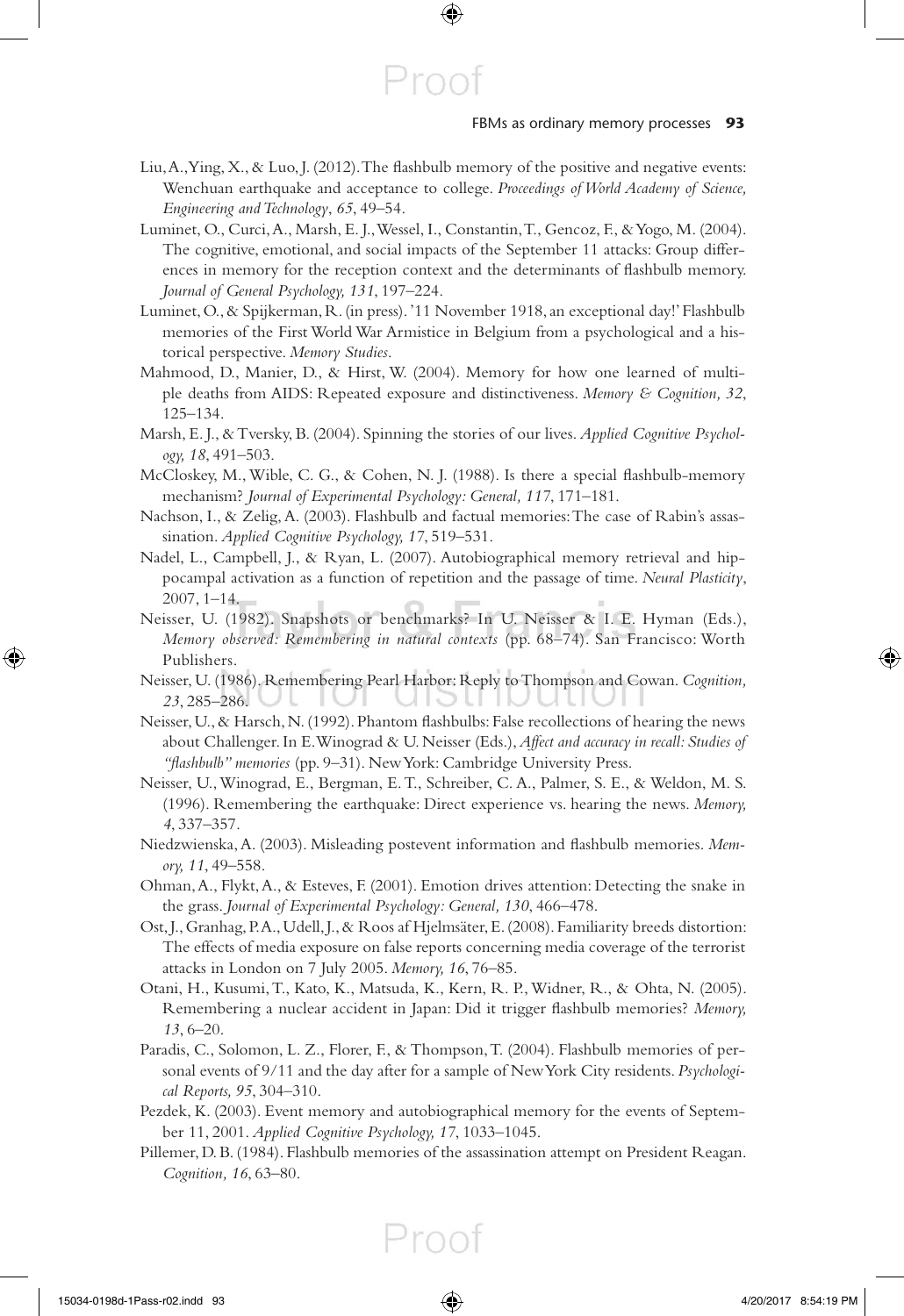#### **94** Talarico and Rubin

- Pillemer, D. B. (2009). "Hearing the news" versus "being there": Comparing flashbulb memories and recall of first-hand experiences. In O. Luminet and A. Curci (Eds.), *Flashbulb memories: New issues and new perspectives* (pp. 125–140). New York: Psychology Press.
- Romeu, P. F. (2006). Memories of the terrorist attacks of September 11, 2001: A study of the consistency and phenomenal characteristics of flashbulb memories. *The Spanish Journal of Psychology, 9*, 52–60.
- Rubin, D. C. (2012). The basic systems model of autobiographical memory. In D. Berntsen & D. C. Rubin (Eds.), *Understanding autobiographical memory: Theories and approaches* (pp. 11–32). New York: Cambridge University Press.
- Rubin, D. C.,& Berntsen, D. (2003). Life scripts help to maintain autobiographical memories of highly positive, but not highly negative, events. *Memory & Cognition, 31*, 1–14.
- Rubin, D. C., & Kozin, M. (1984). Vivid memories. *Cognition, 16*, 81–95.
- Rubin, D. C.,& Schulkind, M. D. (1997). Distribution of important and word-cued autobiographical memories in 20-, 35-, and 70-year-old adults. *Psychology and Aging, 12,* 524–535.
- Rubin, D. C., & Umanath, S. (2015). Event memory: A theory of memory for laboratory, autobiographical, and fictional events*. Psychological Review, 122*, 1–23.
- Schmidt, S. R. (2004). Autobiographical memories for the September 11th attacks: Reconstructive errors and emotional impairment of memory. *Memory & Cognition, 32*, 443–454.
- Schmidt, S. R. (2012). *Extraordinary memories for exceptional events*. New York: Psychology Press.
- Schmidt, S. R., & Bohannon, J. N. (1988). In defense of the flashbulb memory hypothesis: A comment on McCloskey, Wible, and Cohen (1988). *Journal of Experimental Psychology: General, 117*, 332–335.
- Schmolck, H., Buffalo, E. A., & Squire, L. R. (2000). Memory distortions develop over time: Recollections of the O.J. Simpson trial verdict after 15 and 32 months. *Psychological Science, 11*, 39–45.
- Scott, D., & Ponsoda, V. (1996). The role of positive and negative affect in flashbulb memory. *Psychological Reports, 79*, 467–473.
- Sharot, T., Martorella, E. A., Delgado, M. R.,& Phelps, E. A. (2007). How personal experience modulates the neural circuitry of memories of September 11. *Proceedings of the National Academy of Science, 104*, 389–394.
- Smith, M. C., Bibi, U., & Sheard, D. (2003). Evidence for the differential impact of time and emotion on personal and event memories for September 11, 2001. *Applied Cognitive Psychology, 17*, 1047–1055.
- Stone, C. B., Mercy, A., Licata, L., Klein, O., & Luminet, O. (2013). Mnemonic differences and similarities across opposing social groups: The linguistic conflict at the University of Leuven as a case study. *Journal of Applied Research in Memory and Cognition, 2*, 166–172.
- Symons, C. S., & Johnson, B. T. (1997). The self-reference effect in memory: A meta-analysis. *Psychological Bulletin, 121*, 371–394.
- Talarico, J. M., LaBar, K. S., & Rubin, D. C. (2004). Emotional intensity predicts autobiographical memory experience, *Memory & Cognition, 32,* 1118–1132.
- Talarico, J. M., & Moore, K. M. (2012). Memories of 'the rivalry': Differences in how fans of the winning and losing teams remember the same game. *Applied Cognitive Psychology, 26*, 746–756.
- Talarico, J. M., & Rubin, D. C. (2003). Confidence, not consistency, characterizes flashbulb memories. *Psychological Science, 14*, 455–461.
- Talarico, J. M., & Rubin, D. C. (2006). Flashbulb memories are special after all; in phenomenology, not accuracy. *Applied Cognitive Psychology, 21,* 557–578.

⊕

⊕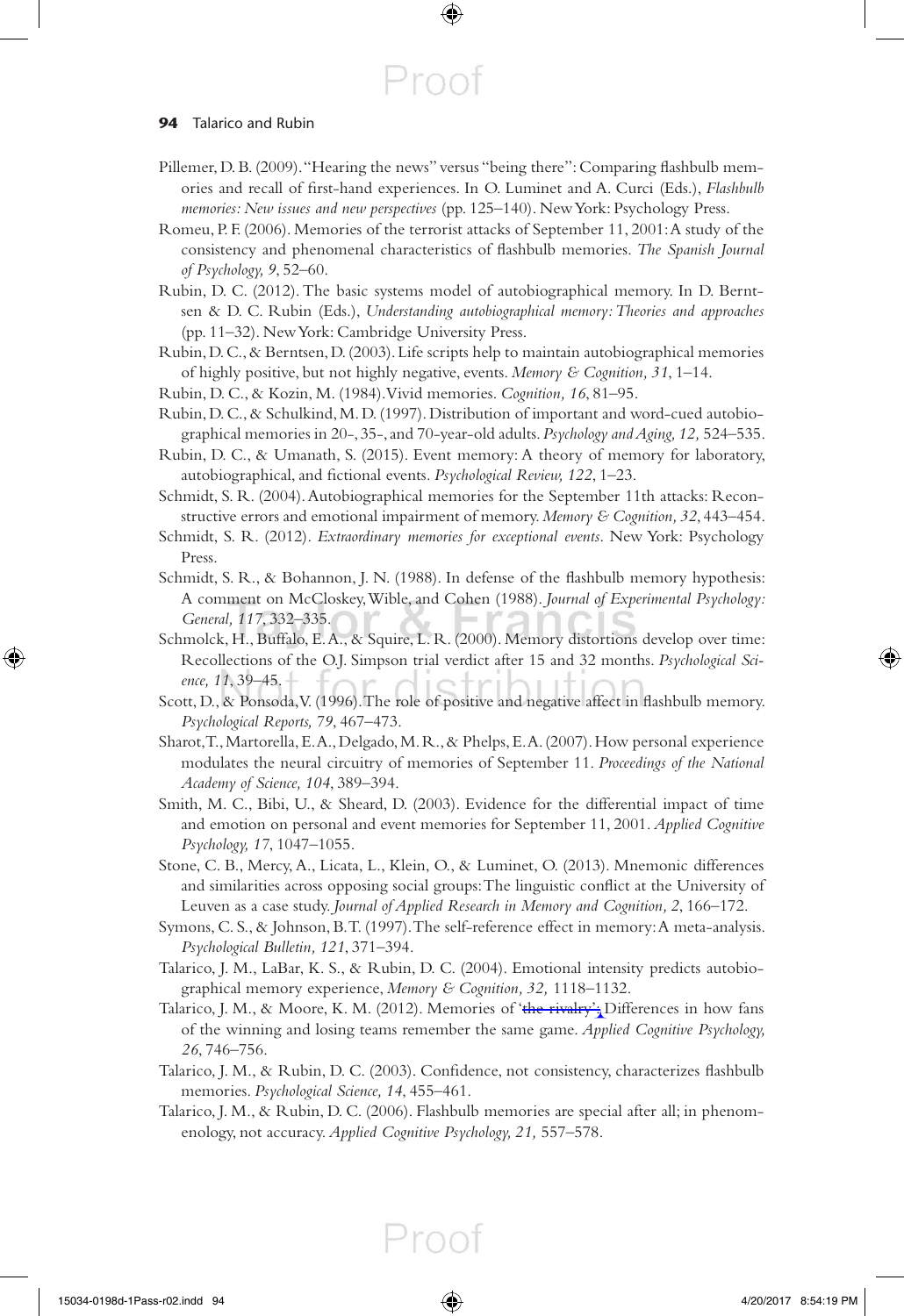#### FBMs as ordinary memory processes **95**

Talarico, J. M., & Rubin, D. C. (2009). Flashbulb memories result from ordinary memory processes and extraordinary event characteristics. In O. Luminet and A. Curci (Eds.), *Flashbulb memories: new issues and new perspectives* (pp. 79–97). New York: Psychology Press.

⊕

Proof

- Tekcan, A. I. (2001). Flashbulb memories for a negative and a positive event: News of Desert Storm and acceptance to college. *Psychological Reports, 88*, 323–331.
- Tekcan, A. I., Ece, B., Gulgoz, S., & Er, N. (2003). Autobiographical and event memory for 9/11: Changes across one year. *Applied Cognitive Psychology, 17*, 1057–1066.
- Tekcan, A. I., & Peynircioglu, Z. F. (2002). Effects of age on flashbulb memories. *Psychology & Aging, 17*, 416–422.
- Thompson, C. P., & Cowan, T. (1986). Flashbulb memories: A nicer interpretation of a Neisser recollection. *Cognition, 22*, 199–200.
- Tinti, C., Schmidt, S., Sotgiu, I., Testa, S., & Curci, A. (2009). The role of importance/ consequentiality appraisal in flashbulb memory formation: The case of the death of Pope John Paul II. *Applied Cognitive Psychology, 23*, 236–253.
- Tinti, C., Schmidt, S., Testa, S., & Levine, L. J. (2014). Distinct processes shape flashbulb and event memories. *Memory & Cognition, 42*, 539–551.
- Walker, W. R., Skowronski, J. J., & Thompson, C. P. (2003). Life is pleasant and memory helps to keep it that way! *Review of General Psychology, 7*, 203–210.
- Weaver, C. A., III. (1993). Do you need a "flash" to form a flashbulb memory? *Journal of Experimental Psychology: General, 122*, 39–46.
- Weaver, C. A., III, & Krug, K. S. (2004). Consolidation-like effects in flashbulb memories: Evidence from September 11, 2001. *American Journal of Psychology, 117*, 517–530.
- Weaver, C. A., III, Terrell, J. T., Krug, K. S., & Kelemen, W. L. (2008). The delayed JOL effect with very long delays: Evidence from flashbulb memories. In J. Dunlosky & R. A. Bjork (Eds.), *Handbook of metamemory and memory* (pp. 155–172). New York: Psychology Press.
- Winningham, R. G., Hyman, I. E., & Dinnel, D. L. (2000). Flashbulb memories? The effects of when the initial memory report was obtained. *Memory, 8*, 209–216.
- Winograd, E., & Killinger, W. A. (1983). Relating age at encoding in early childhood to adult recall: Development of flashbulb memories. *Journal of Experimental Psychology: General, 112*, 413–422.
- Wright, D. B. (1993). Recall of the Hillsborough disaster over time: Systematic biases of "flashbulb" memories. *Applied Cognitive Psychology, 7*, 129–138.
- Wright, D. B., & Gaskell, G. D. (1992). The construction and function of vivid memories. In M. A. Conway, D. C. Rubin, H. Spinnler, & W. A. Wagenaar (Eds.), *Theoretical perspectives on autobiographical memory* (pp. 241–261). Dordrecht, Netherlands: Kluwer Academic Publishers.
- Wright, D. B., Gaskell, G. D., & O'Muircheartaigh, C. A. (1998). Flashbulb memory assumptions: Using national surveys to explore cognitive phenomena. *British Journal of Psychology, 89*, 103–118.

⊕

⊕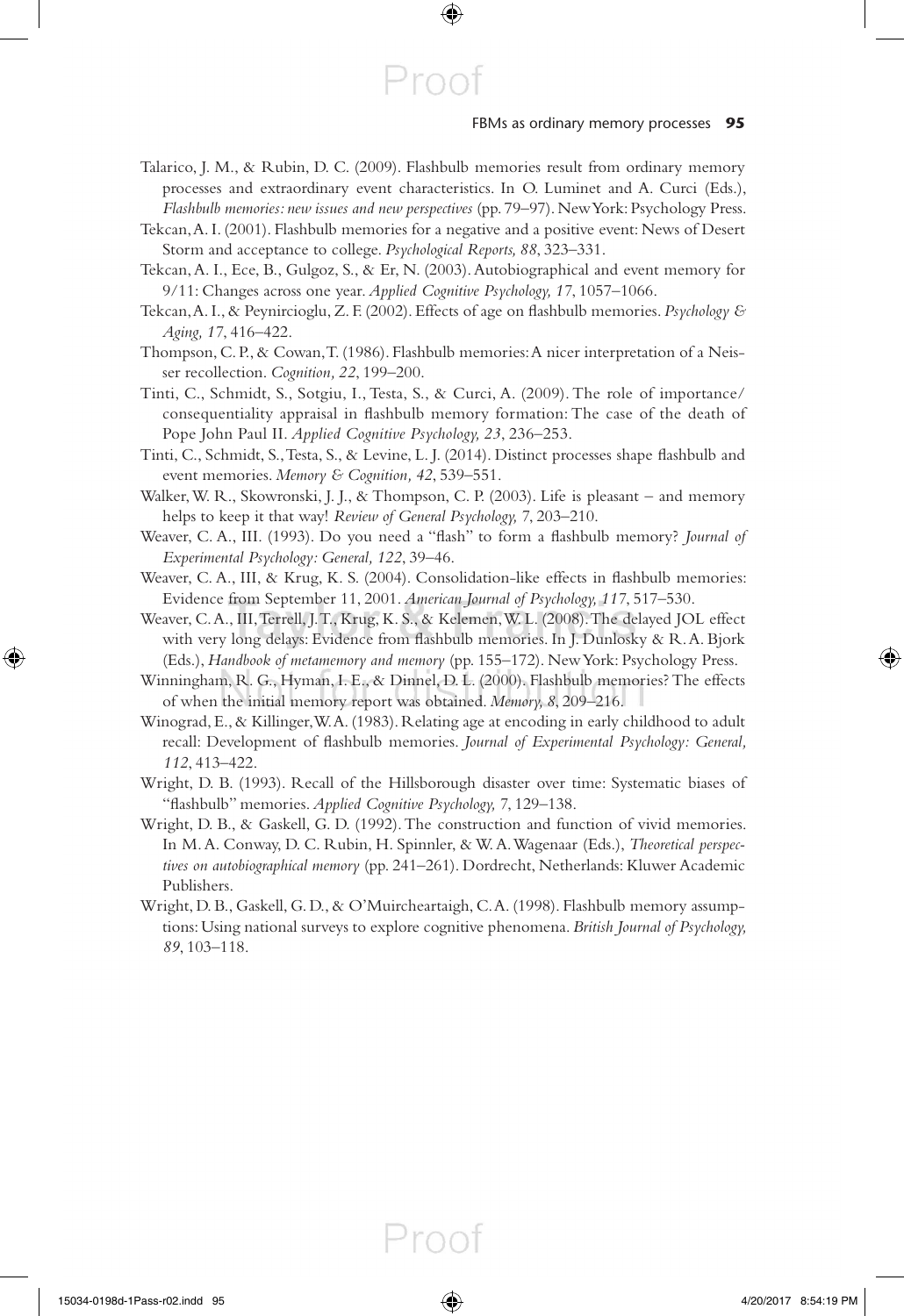

⊕

# **FLASHBULB MEMORIES**

## New Challenges and Future Perspectives

Second Edition

⊕

**Taylor & Francis** *Edited by* ot for distribution *Olivier Luminet Antonietta Curci*